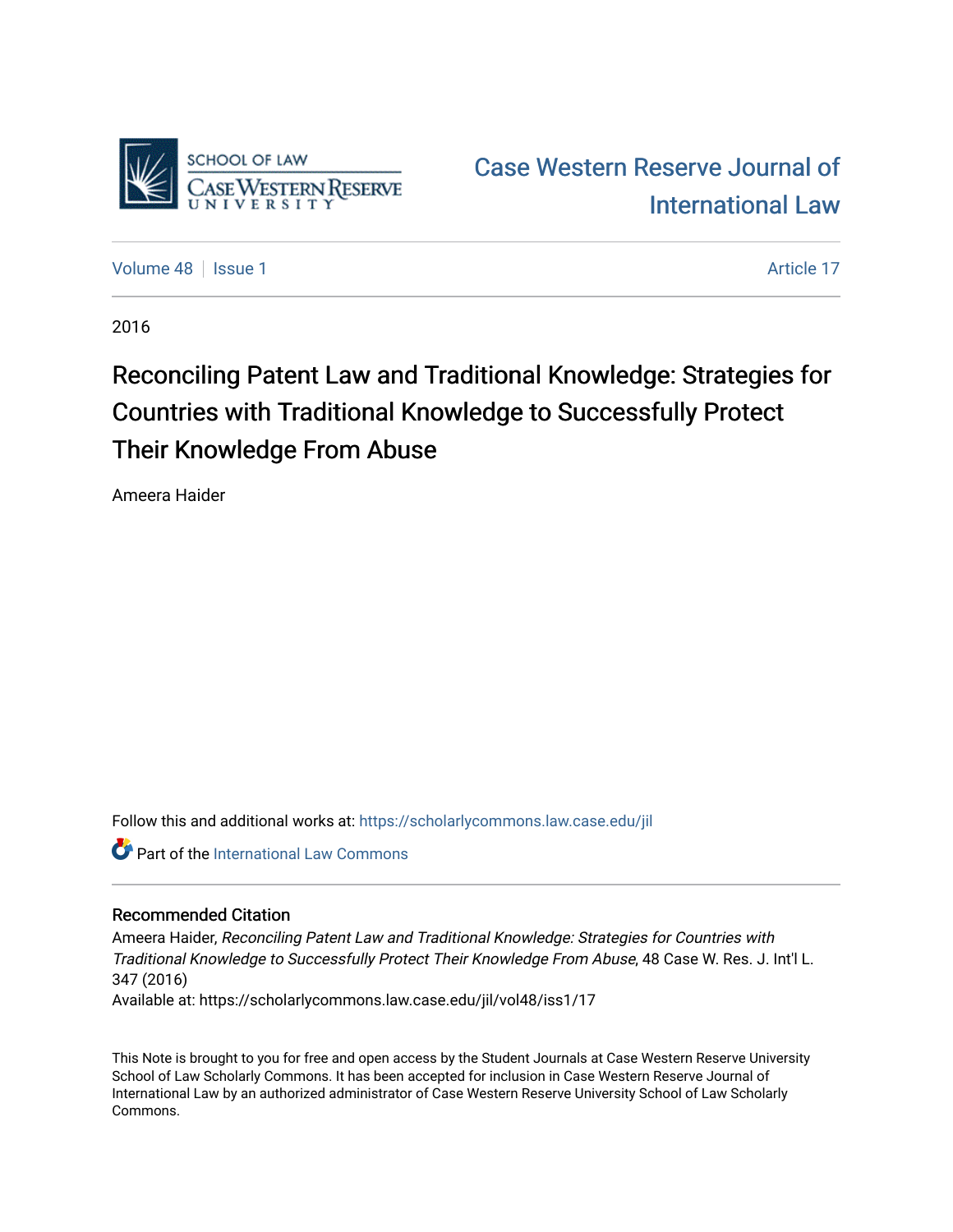## Reconciling Patent Law and Traditional Knowledge: Strategies for Countries with TRADITIONAL KNOWLEDGE TO SUCCESSFULLY PROTECT THEIR Knowledge From Abuse

## *Ameera Haider†*

#### *October 14, 2015*

*Traditional knowledge is a form of innovation that does not fit neatly into Western notions of property. Underdeveloped countries with significant traditional knowledge lack property protection for their traditional knowledge and are often not compensated for the technology arising from this form of knowledge. This Note outlines the tension arising from the differing incentives that underlie patent and traditional knowledge systems, and recommends methods of reconciling those tensions. First, this Note advocates that countries develop national libraries of the knowledge embodied in their staple agricultural products. Next, countries should create statutes to establish a method by which outside parties can negotiate to pay for traditional knowledge. Lastly, countries should use their permit or visa process to monitor and control the activities of foreigners commercializing traditional knowledge. The proposed measures in this Note help countries with significant biodiversity protect their traditional knowledge and allow fair compensation for commercial ventures stemming from that knowledge.* 

<sup>†</sup> Ameera Haider is a third-year law student at Case Western Reserve University School of Law. She has a B.S. degree in Neuroscience from Saint Louis University. She is grateful to Peter Gerhart and Kelly Gans for their guidance in writing this Note.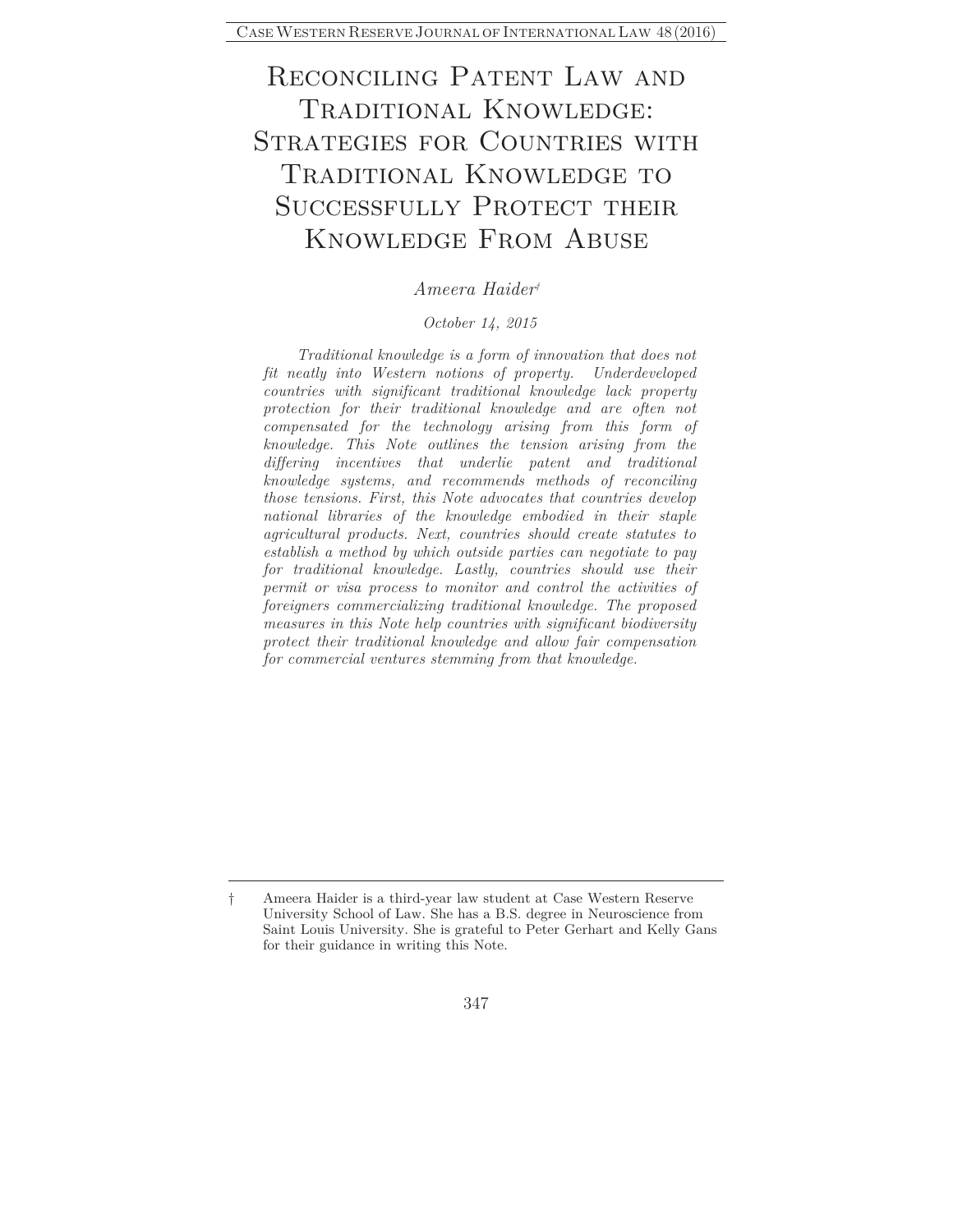## CONTENTS

| T.   |                                                                                                                             |
|------|-----------------------------------------------------------------------------------------------------------------------------|
| H.   | TENSION BETWEEN TRADITIONAL KNOWLEDGE AND PATENT                                                                            |
| III. | JUSTIFICATIONS FOR WHY TRADITIONAL KNOWLEDGE SHOULD                                                                         |
|      | A. Social Incentive Has Changed With Monetary Compensation                                                                  |
|      | Fairness - In Light of Community Time and Effort Spent on<br>В.                                                             |
| IV.  | STRATEGY ONE: PROTECTION OF STAPLE TRADITIONAL<br>KNOWLEDGE THROUGH NATIONAL LIBRARIES 355                                  |
| V.   | STRATEGY TWO: COMMERCIALIZING NON-STAPLE TRADITIONAL                                                                        |
|      | A. Explicit Statement Concerning the Indefeasibility of Indigenous<br>Rights and Future Use of the Traditional Knowledge361 |
|      | B. Tribal Representative to Voice Concerns and Communicate With<br>$Outside$ $Party$                                        |
|      | C. Negotiated Percentage of Gross Sales from Commercial Efforts<br>Returned Directly to Tribes or Indigenous Funds362       |
|      | VI. CURRENT GAPS IN DOMESTIC ENFORCEMENT 364                                                                                |
|      | VII. BETTER ENFORCEMENT MEASURES FOR COUNTRIES TO PROTECT                                                                   |
|      |                                                                                                                             |
|      | B. Proposed Future Measures for Countries to Better Enforce Their                                                           |
|      |                                                                                                                             |

#### I. INTRODUCTION

*If history has taught us anything, we need to be aware and involved in the protection and preservation of our traditional knowledge. It is not out of disrespect to those seeking our knowledge, but out of respect for our ancestors who protected our knowledge, left us the teachings and for our future generations who will need that knowledge to continue as sustainable people of this land.*<sup>1</sup>

1. Debby Danard, *Respecting Our Ancestors, Ensuring Our Future: Traditional Knowledge Primer for First Nations*, CHIEFS ONTARIO (Feb. 12, 2010), http://www.chiefs-of ontario.org/sites/default/files/files/TK%20Primer%20FINAL\_0.pdf [perma.cc/25TY-XWUV].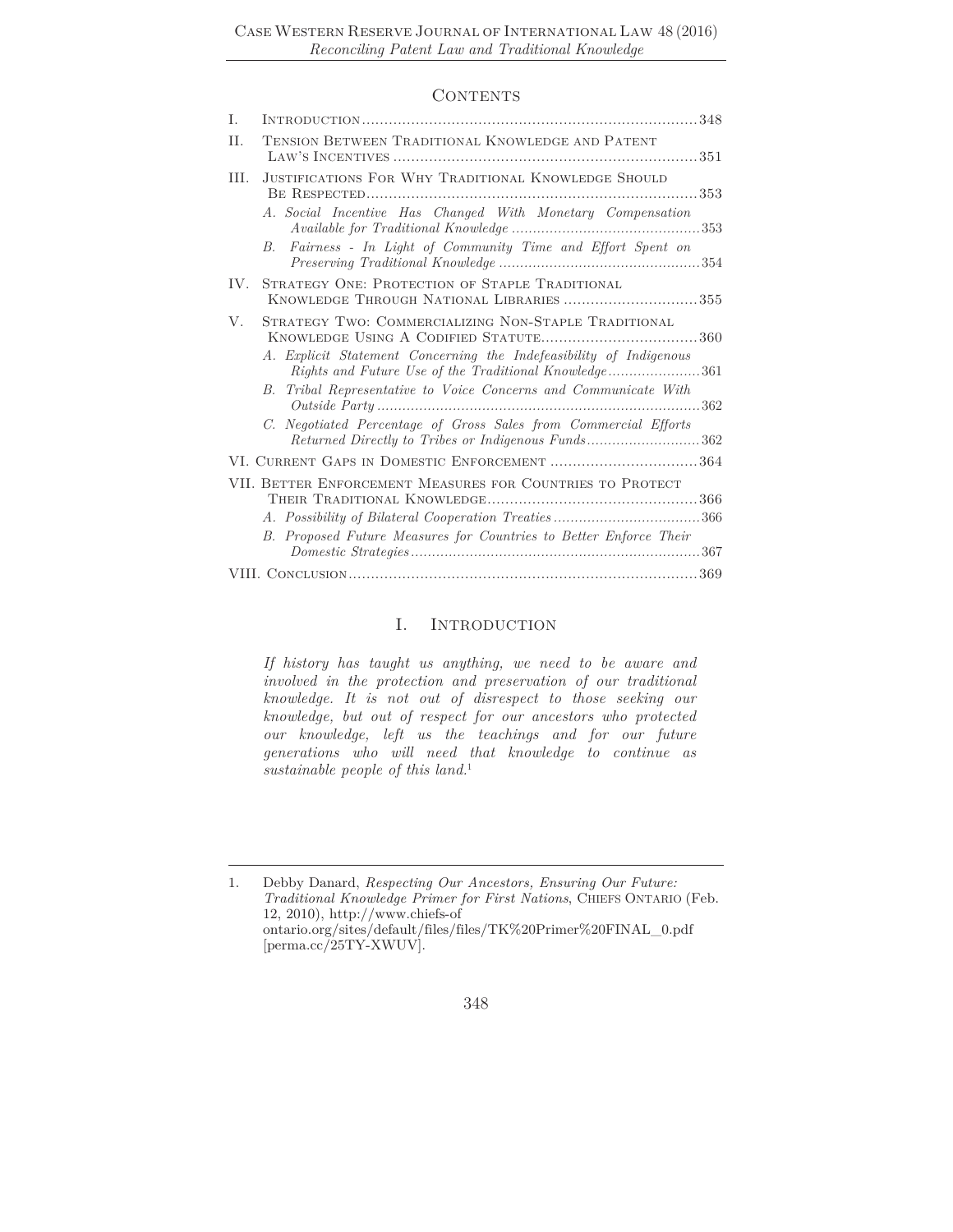Traditional knowledge includes, "[t]he vast majority of the world's biological diversity originates in the tropics and sub-tropics."2 The genes from plants, animals, and microorganisms are the strategic raw products. But these genetic and commercial resources are no longer raw materials, "because they have been selected, nurtured, and improved by farmers and indigenous peoples over thousands of years."3 These improvements to raw materials constitute a unique kind of knowledge, traditional knowledge. Yet the question remains, who should profit as a result of the developments from this source of knowledge?

Societies develop different ways of creating incentives for innovation. Currently, the patent system and traditional knowledge systems have conflicting interests. The two approaches have different incentives and reward systems. Patents guarantee a time-limited monopoly to a specific inventor providing an incentive for individuals to create and invent, which in turn benefits a society as a whole.<sup>4</sup> In contrast, traditional knowledge is shared knowledge within tribal communities that is improved over the course of generations.<sup>5</sup> Examples of traditional knowledge include medicinal material, rituals, agricultural practices, artistic endeavors, and spiritual expressions.<sup>6</sup>

What further complicates this problem is that there is no established global consensus over fundamental issues like who owns traditional knowledge.7 The Nagoya Protocol, entered on October 2014, addresses traditional knowledge associated with genetic resources and includes provisions on access, benefit-sharing and compliance.8 However, The Nagoya Protocol's success will require

- 3*. Id.*
- 4. INTELLECTUAL PROPERTY RIGHTS IN AGRICULTURAL BIOTECHNOLOGY 8– 9 (F.H. Erbish & K.M. Maredia eds., 2004).
- 5. Marcia DeGeer, Note, *Biopiracy: The Appropriation of Indigenous Peoples' Cultural Knowledge*, 9 NEW ENG. J. INT'L & COMP. L. 179, 184 (2002).
- 6. INTELLECTUAL PROPERTY RIGHTS IN AGRICULTURAL BIOTECHNOLOGY, *supra* note 4, at 15.
- 7. Lorna Dwyer, *Biopiracy, Trade, and Sustainable Development,* 19 COLO. J. INT'L ENVTL. L. & POL'Y 219, 220 (2008).
- 8*. About the Nagoya Protocol*, CONVENTION ON BIOLOGICAL DIVERSITY, *available at* https://www.cbd.int/abs/about/ [PERMA.CC/NL35-MFP5] (discussing The Nagoya Protocol is a supplementary agreement to the Convention on Biological Diversity that "provides a transparent legal framework for the effective implementation of . . . the fair and equitable sharing of benefits arising out of the utilization of genetic resources.").

<sup>2.</sup> Kimberly Wilson, *Indigenous People Challenge Private Ownership and Patenting of Life,* PROJECT CENSORED (April 30, 2010), *available at*  http://www.projectcensored.org/18-indigenous-people-challenge-privateownership-and-patenting-of-life/ [perma.cc/D8H2-VA8T].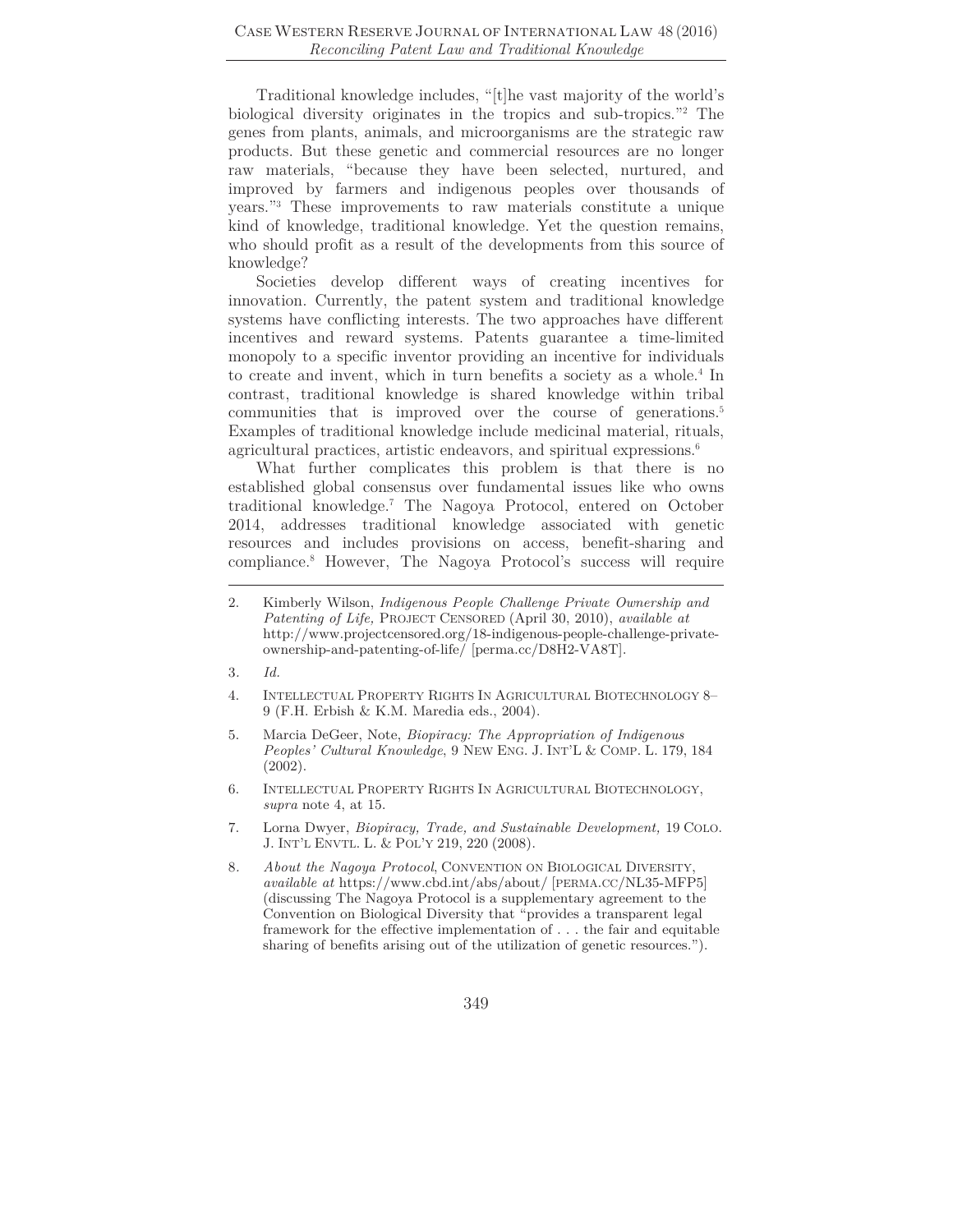strong implementation at the domestic level,<sup>9</sup> which is the focus of this Note.

Traditional knowledge abuse has occurred for centuries. Researchers have documented several incidents of abuse where an outside entity, like a private company or researcher, disrespected customary rules of a local community or did not pay adequate remuneration in exchange for using a community's traditional knowledge for commercial efforts.10 Brazil serves as a historical example from the mid–1800s when natural rubber was produced primarily from wild trees in Brazil.11 To overcome the Brazilian monopoly, the British Royal Botanical Gardens sent a botanist to Brazil to collect seeds so they could later establish rubber plantations outside Brazil.12 Recently, a range of patents have been granted that directly utilize (but do not acknowledge) traditional knowledge about plants, medicinal properties and methods of extraction.13

Still today, countries with significant traditional knowledge are victimized by similar instances of misuse and abuse. The core problem is that traditional knowledge is a form of innovation that up to now has no property protection so that those who house and originally develop the knowledge are not rewarded, and might even be penalized for it. These countries lack ways of protecting their traditional knowledge thus getting the reward for what is eventually produced as a result of the knowledge.

This Note outlines two strategies for countries to protect their valuable traditional knowledge, based on the nature of the knowledge. Part II describes the clash of cultures resulting from the different systems protecting the generation of new knowledge. Part III presents the first strategy for countries to domestically protect their staple products from being commercialized through national publishing libraries. Part IV presents the second strategy for countries to further protect their non-staple products from commercial efforts without tribal consent. Part V identifies the current gaps in domestic

<sup>9</sup>*. Id.*

<sup>10.</sup> J. MICHAEL FINGER & PHILIP SCHULER, POOR PEOPLE'S KNOWLEDGE: PROMOTING INTELLECTUAL PROPERTY IN DEVELOPING COUNTRIES 193 (2004) (stating that these types of cases have been frequently referred to as "biopiracy").

<sup>11.</sup> John Tustin, Note, *Traditional Knowledge and Intellectual Property in Brazilian Biodiversity Law*, 14 TEX. INTELL. PROP L.J. 131, 133 (2006).

<sup>12</sup>*. Id.*

<sup>13.</sup> Jane Anderson, *Indigenous/Traditional Knowledge & Intellectual Property,* DUKE SCHOOL OF LAW- CENTER FOR THE STUDY OF THE PUBLIC DOMAIN 29 (2010), *available at* https://web.law.duke.edu/cspd/itkpaper [http://perma.cc/6ZXW-YQ2W].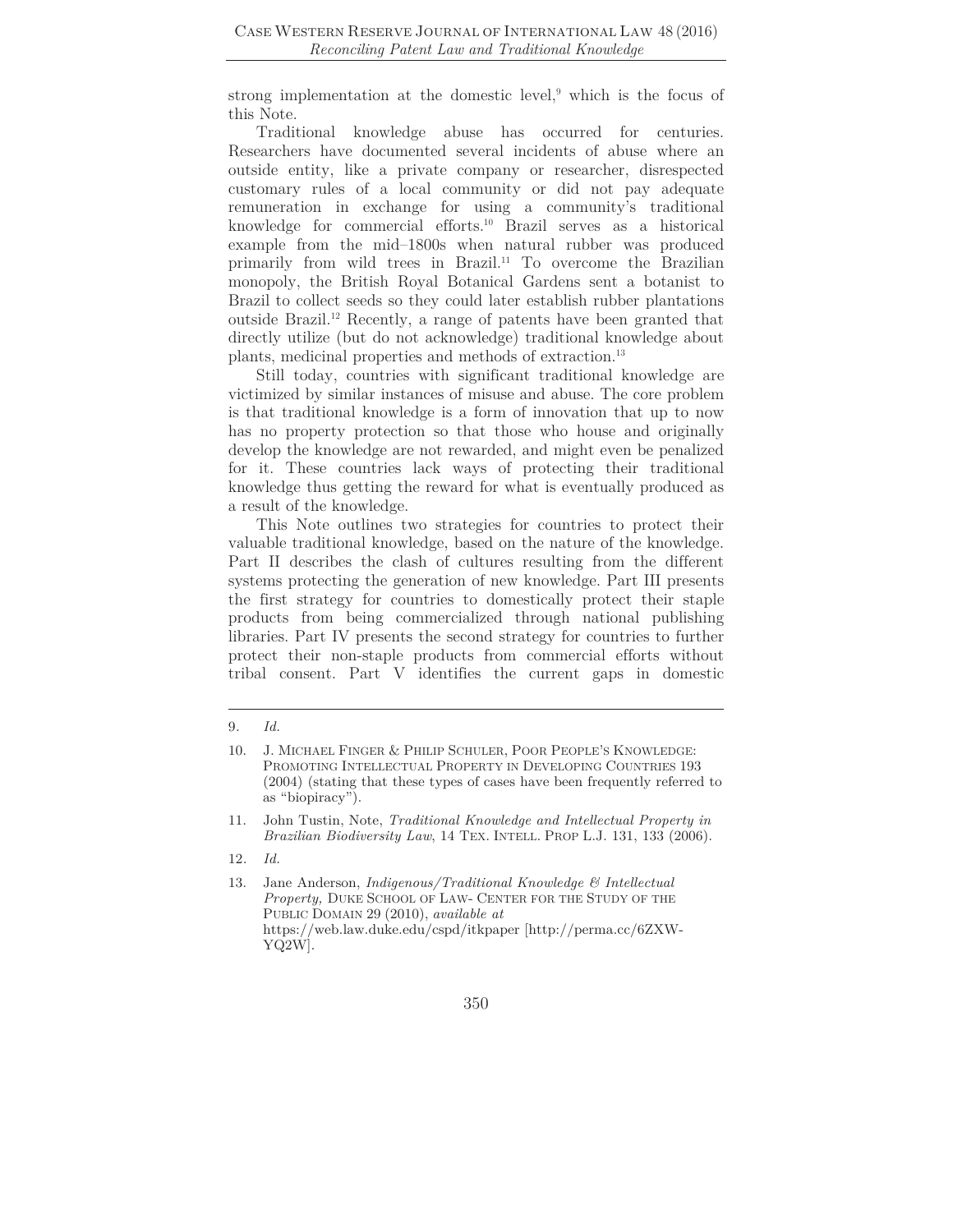enforcement of traditional knowledge protection. Part VI analyzes the possibility of bilateral cooperation treaties and explores further measures countries can apply domestically to discourage misuse and abuse of their traditional knowledge.

## II. TENSION BETWEEN TRADITIONAL KNOWLEDGE AND PATENT LAW'S INCENTIVES

Innovations drive societies forward. But societies develop different ways of creating incentives for innovation, and those incentive systems reflect the social values of the society.

Traditional knowledge is defined as "the know-how, skills and practice that are developed, sustained and passed on from generation to generation within a community, forming part of its cultural or spiritual identity."14 Traditional knowledge is entirely community based and allows resulting benefits to be shared within the community.15 The free dissemination of traditional knowledge within the community allows for mutual benefits without the need for individualized rewards.16

By contrast, patent law rewards the person who invents or discovers something for their work through a time-limited monopoly.<sup>17</sup> Patent law is grounded in rewarding the individual. An inventor is rewarded through their discovery with just enough incentive to prevent certain would-be copiers.18 In the American patent system, a specific inventor must be named to the patentable invention.<sup>19</sup>

Patent law and traditional knowledge share the concept of a public domain, which is the dissemination of propriety information for the public good. But there is uncertainty as to how traditional knowledge and the outsiders who use this knowledge fit into the patent system. Patents function under a short, reward based system. The patent system is motivated, "to guarantee the disclosure to third parties of all relevant information concerning the invention as a quid

<sup>14.</sup> Traditional Knowledge and Intellectual Property – Background Brief, WORLD INT'L. PROP. ORGANIZATION, *available at* http://www.wipo.int/pressroom/en/briefs/tk\_ip.html [http://perma.cc/MB9C-F6Y4].

<sup>15.</sup> DeGeer, *supra* note 5.

<sup>16.</sup> Gelvina Rodriquez Stevenson, *Trade Secrets: The Secret to Protecting Indigenous Ethnobiological (Medicinal) Knowledge*, 32 N.Y.U. J. INT'L L. & POL. 1119, 1140 (2000).

<sup>17</sup>*. See generally* DAVID A. BURGE, PATENT AND TRADEMARK TACTICS AND PRACTICE 27 (3rd ed. 1999).

<sup>18.</sup> Jeanne Fromer, *Expressive Incentives in Intellectual Property,* 98 VA. L. REV. 1 (2012).

<sup>19.</sup> Morse v. Porter, 155 USPQ 280, 283 (Bd. Pat. Inter. 1965).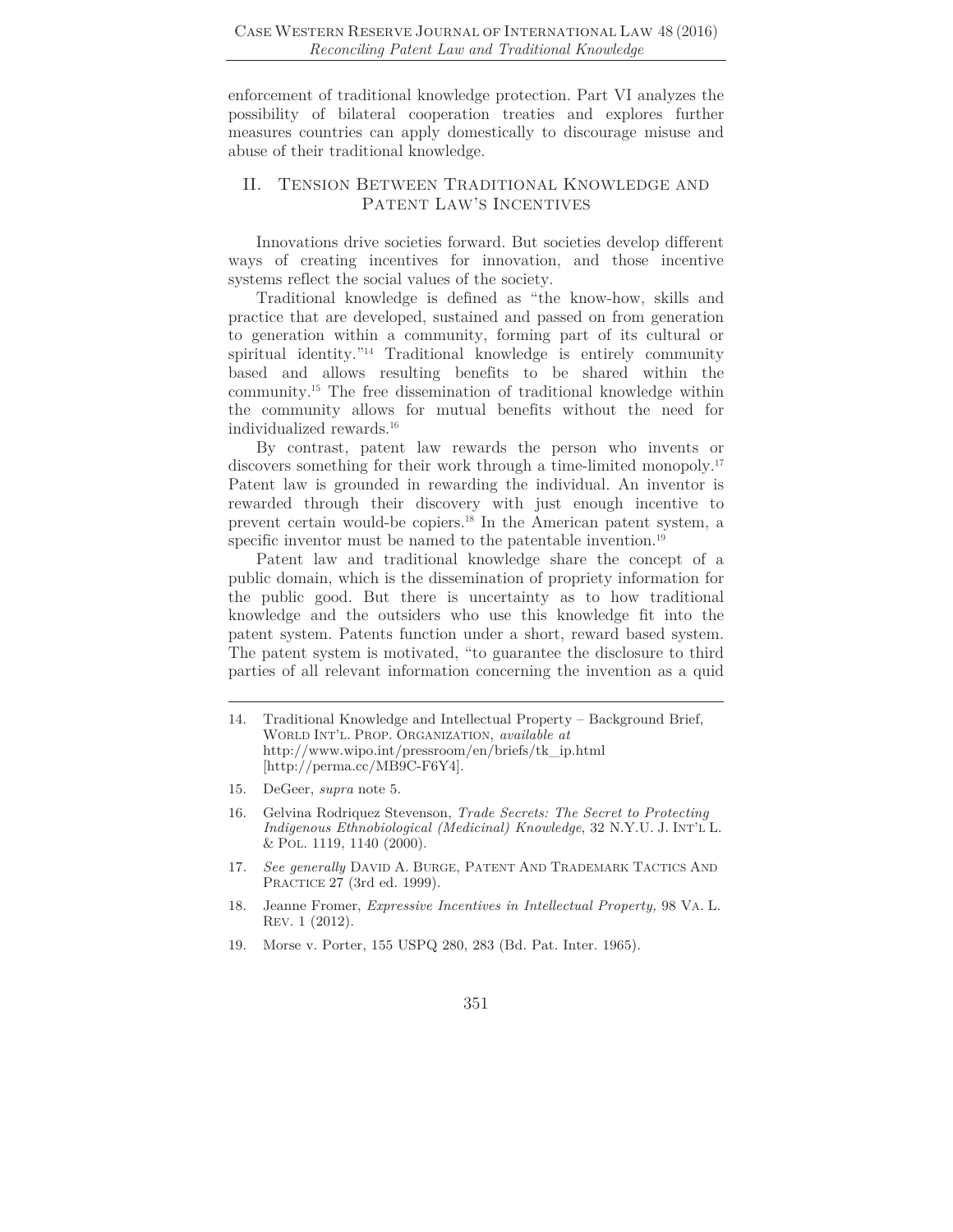pro quo for the grant of exclusive rights." 20 Unlike patents, traditional knowledge is not grounded in a short reward. Traditional knowledge is contained as a knowledge system passed and improved over generations. Examples of traditional knowledge include medicinal properties of the neem tree (Azadirachta indica), and Egyptian architecture for cities.<sup>21</sup>

Patent law is grounded in rewarding the individual. An inventor is rewarded through their discovery. Under U.S. case law, a patent must be named to an inventor who exercises control over the inventive process.22 But traditional knowledge is never confined to a single person or a tribe. Rather, traditional knowledge is central to a community's cultural value system, and the community generally holds and owns the knowledge collectively.<sup>23</sup>

Thus, patent law does not provide an ideal legal framework to protect traditional knowledge, because it is finite in nature and opens knowledge to the general public after a short amount of time.<sup>24</sup> The central problem is that traditional knowledge is a form of innovation that has no property protection, because the indigenous people who originally develop the knowledge are never rewarded for it.

As a result of this problem, countries with traditional knowledge are negatively affected in two ways. First, traditional knowledge lacks proper publication and documentation in Western or science mediums. When other communities and companies apply for patents on staple forms of traditional knowledge, there is a serious lack of prior art for the traditional knowledge to block the patenting of these staple products. Second, countries are not rewarded for hosting and promoting the value of traditional knowledge while others reap commercial benefits of the knowledge or a further variation of the knowledge.

This problem is further exacerbated because there is no global consensus over such fundamental issues as, who owns resources and what rights, if any, indigenous communities have when third-parties use their resources and traditional knowledge as ingredients to

- 22*. See Morse*, 155 USPQ at 283.
- 23. Daniel Gervais, *Traditional Knowledge and Intellectual Property: A TRIPS Compatible Approach,* 2005 MICH. ST. L. REV. 137, 140-141  $(2005).$
- 24. DeGeer, *supra* note 5, at. 181.

<sup>20.</sup> Jay Erstling, *Using Patents to Protect Trade*, 15 TEX. WESLEYAN L. REV. 295, 298 (2009).

<sup>21</sup>*. What Is Indigenous Knowledge?*, THE WORLD BANK GROUP: REGIONS SUB-SAHARAN AFRICA, *available at* http://www.worldbank.org/afr/ik/basic.htm [http://perma.cc/E95C-RSRS].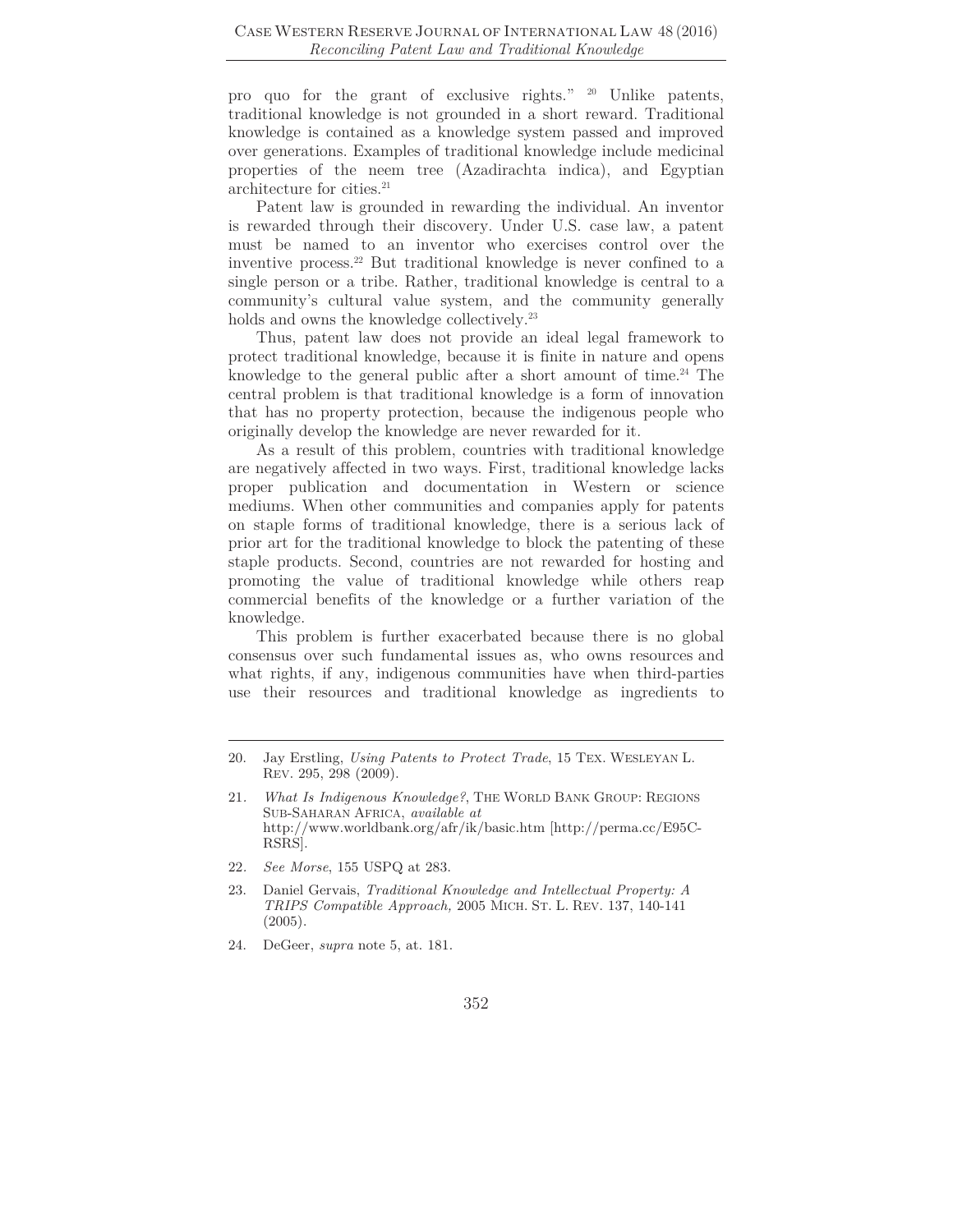develop profitable technology.25 The challenge is to find an incentive system that works for individual-reward systems, but allows community-driven innovation to coexist.

## III. Justifications For Why Traditional Knowledge Should Be Respected

Producers of traditional knowledge provide the world with abundant new and productive knowledge. The knowledge of indigenous people can be used in many applications and their contributions should be recognized. Indigenous people should be given property protection for their knowledge. Over time the incentive for these communities has changed from a shared goal of improving local quality of life, to a greater desire for individual, monetary compensation. It is equitable that indigenous people are adequately compensated in light of the community time and effort spent on preserving the traditional knowledge.

#### *A. Social Incentive Has Changed With Monetary Compensation Available for Traditional Knowledge*

The global market is a highly competitive space and primarily rewards independent creation. Social incentives stemming from closeknit communities used to be sufficient to protect traditional knowledge. But now tribal youth have learned to admire stylish citydwellers with fast cars, designer clothes, and spotlessly clean hands.<sup>26</sup> According to Helena Norberg-Hodge, indigenous youth are finding "their parents asking them to choose a way of life that involves working in the fields and getting their hands dirty for little or no money."<sup>27</sup> As wealth is transferred away from communities into global markets, the result is a destruction of communal values.<sup>28</sup>

Communities that have sustained themselves for hundreds of years are struggling to compete and survive in the global market. As a result, tribal communities, especially their younger members, have a greater desire for monetary compensation.29 For example, the

<sup>25.</sup> Dwyer, *supra* note 7, at 239.

<sup>26</sup>*. Id.*

<sup>27.</sup> Helena Norberg-Hodge, *Localization: Small Scale on a Large Scale*, EXPRESSIONS 20 (2007) *available at* http://www.swaraj.org/shikshantar/Expressions2007.pdf [http://perma.cc/DE9X-T239].

<sup>28</sup>*. See* Helena Norberg-Hodge, *Consumer Monoculture: The Destruction of Tradition,* 1 GLOBAL DIALOGUE (1999) *available at* http://www.worlddialogue.org/print.php?id=22 [http://perma.cc/V2WX-3E2Q].

<sup>29</sup>*. Id.*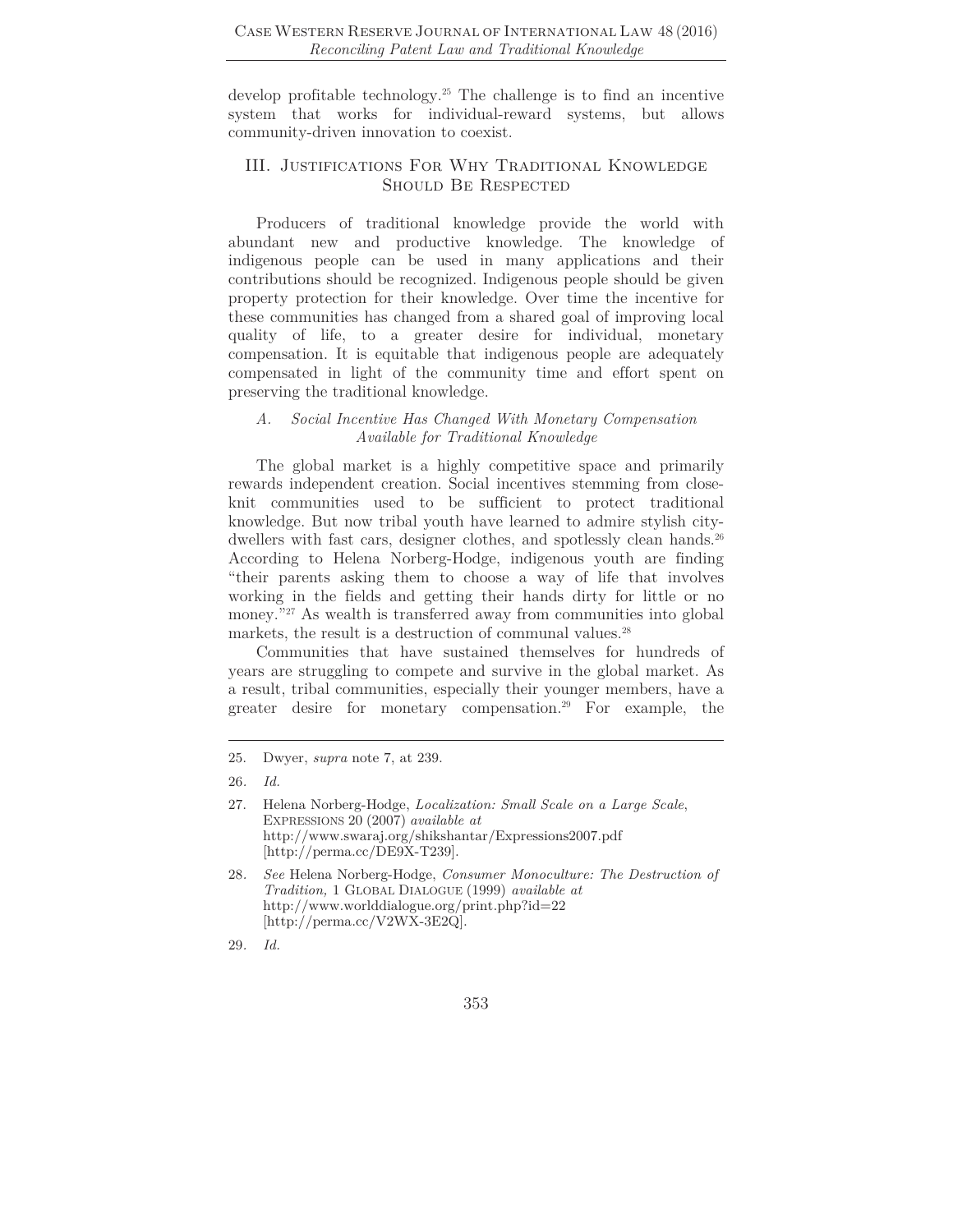Indonesian Toradja society was once cashless and its people had no desire for money or goods that might be purchased with cash.<sup>30</sup> Eventually, Indonesians began cultivating coconut and coffee and then developed need for oil lamps, sewing machines, and "better" clothes.31

The once self-sufficient tribal economy was superseded by a desire for more than just basic communal products.32 But such change in community incentive does not have to be a negative thing. Researchers, Raj Choudhury and Tarun Khanna, explain "[i]f an indigenous society has discovered medicinal uses of an herb, and if a Western firm can go in there and share the rents with the society, the patent might be a good thing."33 In light of the deterioration of community-shared rewards stemming from traditional knowledge toward monetary compensation, it is important that indigenous people receive some form of protection for their knowledge.

#### *B. Fairness - In Light of Community Time and Effort Spent on Preserving Traditional Knowledge*

Countries with traditional knowledge spend a considerable amount of time and effort housing and preserving this type of knowledge. It is only equitable that these countries be recognized for their work and also profit from commercial efforts stemming from the knowledge.

A country's right to protect their traditional knowledge is analogous to the American right of publicity. The right of publicity allows entertainers and other celebrities to charge for the commercial use of their names, likenesses, and distinctive performance styles.<sup>34</sup> The right of publicity is a common-law and statutory right that exists as a supplement to statutory copyright protection.<sup>35</sup> Melville Nimmer, one of the founding fathers of Copyright law encouraged the right of publicity because:

- 31. JOHN H. BODLEY, VICTIMS OF PROGRESS 153, 154 (6th ed. 2015).
- 32. Norberg-Hodge. *supra* note 28.
- 33. Carmen Nobel, *Bio-Piracy: When Western Firms Usurp Eastern Medicine,* HARVARD BUS. SCH. (Apr. 21 2014), *available at*  http://hbswk.hbs.edu/item/7476.html [http://perma.cc/C5SC- NCRZ].
- 34. The right of publicity was defined in Haelan Laboratories, Inc. v. Topps Chewing Gum, Inc., 202 F.2d 866, 868 (2d Cir. 1953) ("A man has a right in the publicity value of his photograph, i.e., the right to grant the exclusive privilege of publishing his picture .... This right might be called a 'right of publicity.'").
- 35. For a description of publicity statutes, *see* Joseph J. Beard, *Casting Call at Forest Lawn: The Digital Resurrection of Deceased Entertainers-A 21st Century Challenge for Intellectual Property Law*, 8 Berkeley Tech. L.J. 101, 147-150 (1993).

<sup>30.</sup> *Id.*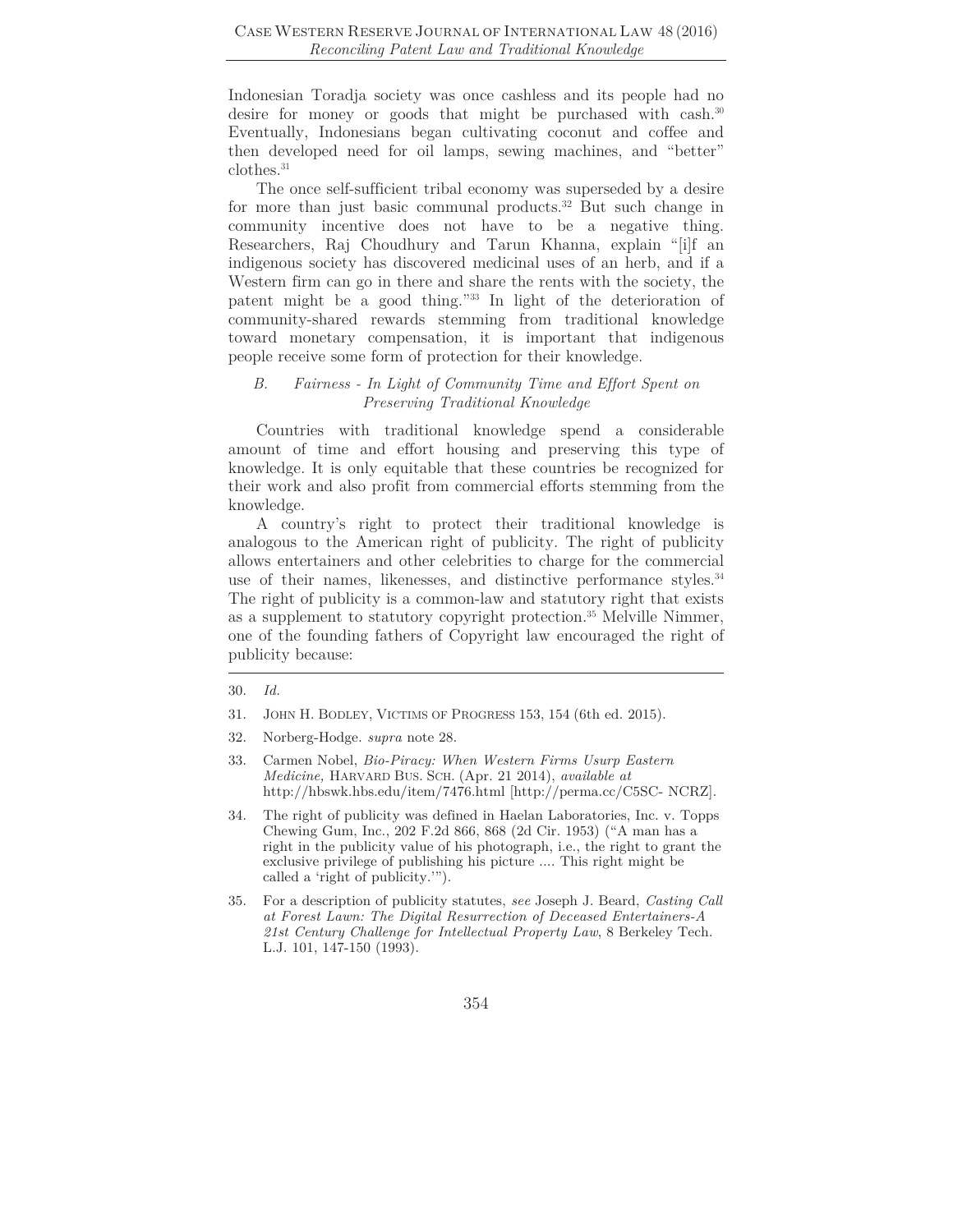[I]t would seem to be a first principle of Anglo-American jurisprudence, an axiom of the most fundamental nature, that every person is entitled to the fruit of his labors. . . . Yet, because of the inadequacy of traditional legal theories . . . persons who have long and laboriously nurtured the fruit of publicity values may be deprived of them, unless judicial recognition is given to what is here referred.36

Through the publicity principle, Nimmer is justifying that every human being should be given control over the commercial use of his or her identity because, "nothing is as strongly understood as the notion that my identity is *mine* – it is my property, to control as I see fit."37 Analogous to Nimmer's reasoning is the idea that countries with traditional knowledge are entitled to the fruits of their labors.

Traditional knowledge, like publicity, stems from the identity and property of many countries. Outside parties are only able to experiment and commercialize traditional knowledge because host countries have taken proactive, nurturing efforts to preserve the knowledge. These countries should not be deprived of adequate compensation and control over the traditional knowledge that they have housed and preserved over centuries.

## IV. STRATEGY ONE: PROTECTION OF STAPLE TRADITIONAL Knowledge Through National Libraries

Staple products are raw materials that are needed every day for consumption and can be generally obtained.38 However, outside entities may try to patent these staple products.

For example, the world has over 50,000 edible staples.*<sup>39</sup>* Just three grains: rice, maize and wheat, provide sixty percent of the world's food energy intake.*<sup>40</sup>* Specifically, basmati rice is a staple product comprising the main source of carbohydrates for many Indians and Pakistanis.*<sup>41</sup>* In 1997, American company RiceTec Inc. was granted a

- 39*. Staple foods: What do people eat?*, U.N. FOOD AND AGRIC. ORGANIZATION *available at* http://www.fao.org/docrep/u8480e/u8480e07.htm [http://perma.cc/9RTA-EXKR].
- 40*. Id.*
- 41*. See* V. P. SINGH, AROMATIC RICES 137 (V.P. Singh et al. eds., 2000).

<sup>36.</sup> Melville B. Nimmer, *The Right of Publicity*, 19 LAW & CONTEMP. PROBS. 203, 216 (1954).

<sup>37.</sup> J. Thomas McCarthy, *Melville B. Nimmer and The Right of Publicity: A Tribute*, 34 UCLA L. Rev. 1703, 1711 (1987).

<sup>38</sup>*. See* Nestec SA & Ors v. Dualit Ltd. Prs, [2013] EWHC 923, (Pat) (U.K.).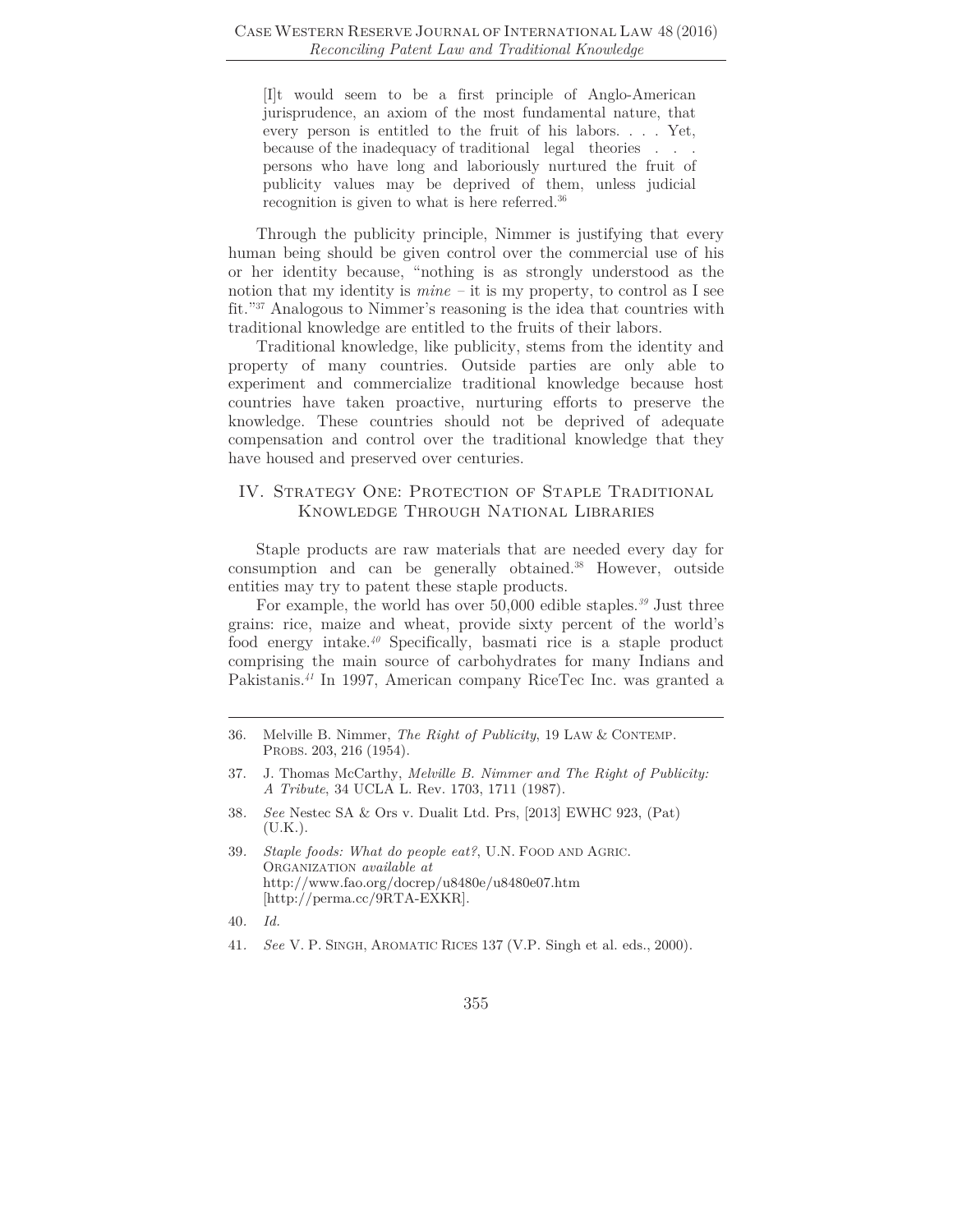patent by the United States patent office for the same aromatic rice grown in India and used as a staple.42 India objected to this patent since Basmati rice has been traditionally grown and used in India and Pakistan for centuries.43 Due to India's strong opposition and protest to this patent, the company subsequently withdrew the majority of their patent claims.44 American patent law requires that the invention be novel before protection can be applied.45 The requirement of novelty, as defined by U.S. patent law, is that one may not patent an invention if the invention is any of the following:

a. …known or used by others in this country, or patented or described in a printed publication in this or a foreign country, or

b. …described in a printed publication in this or a foreign country or in public use or on sale in this country, or

c. he has abandoned the invention, or

d. the invention was first patented or caused to be patented…by the applicant…in a foreign country prior to the date of the application in this country….46

Patent examiners will reject an application for lack of novelty if there is prior art available on the same material.*<sup>47</sup>* Prior art is anything "made available to the public anywhere in the world by means of written disclosure and which can be of assistance in determining whether the claimed invention is novel and involves an inventive step."*<sup>48</sup>*

For indigenous communities, staple products have been known or used daily for centuries. The problem is that *s*taple products are so commonly used that they are most likely not published in literature

- 43*. Id.*
- 44. Saritha Rai, *India-U.S. Fight on Basmati Rice Is Mostly Settled,* N.Y. TIMES (Aug. 25, 2001), http://www.nytimes.com/2001/08/25/business/india-us-fight-onbasmati-rice-is-mostly-settled.html [https://perma.cc/HVY2-LSQV].
- 45. DeGeer, *supra* note 5, at. 183.
- 46. 35 U.S.C. § 102 (1994).
- 47*. See generally* 37 C.F.R. 1.104.
- 48*. PCT Glossary*, WIPO, *available at*  http://www.wipo.int/pct/en/texts/glossary.html#P [perma.cc/QM4D-85JV] (last visited Mar. 14, 2015).

<sup>42.</sup> Utsav Mukherjee, *A Study of the Basmati Case (India-US Basmati Rice Dispute): The Geographical Indication Perspective*, NAT'L L. U. JODHPUR 1 (2008), *available at* http://ssrn.com/abstract=1143209 [http://perma.cc/KSG8-CBZU].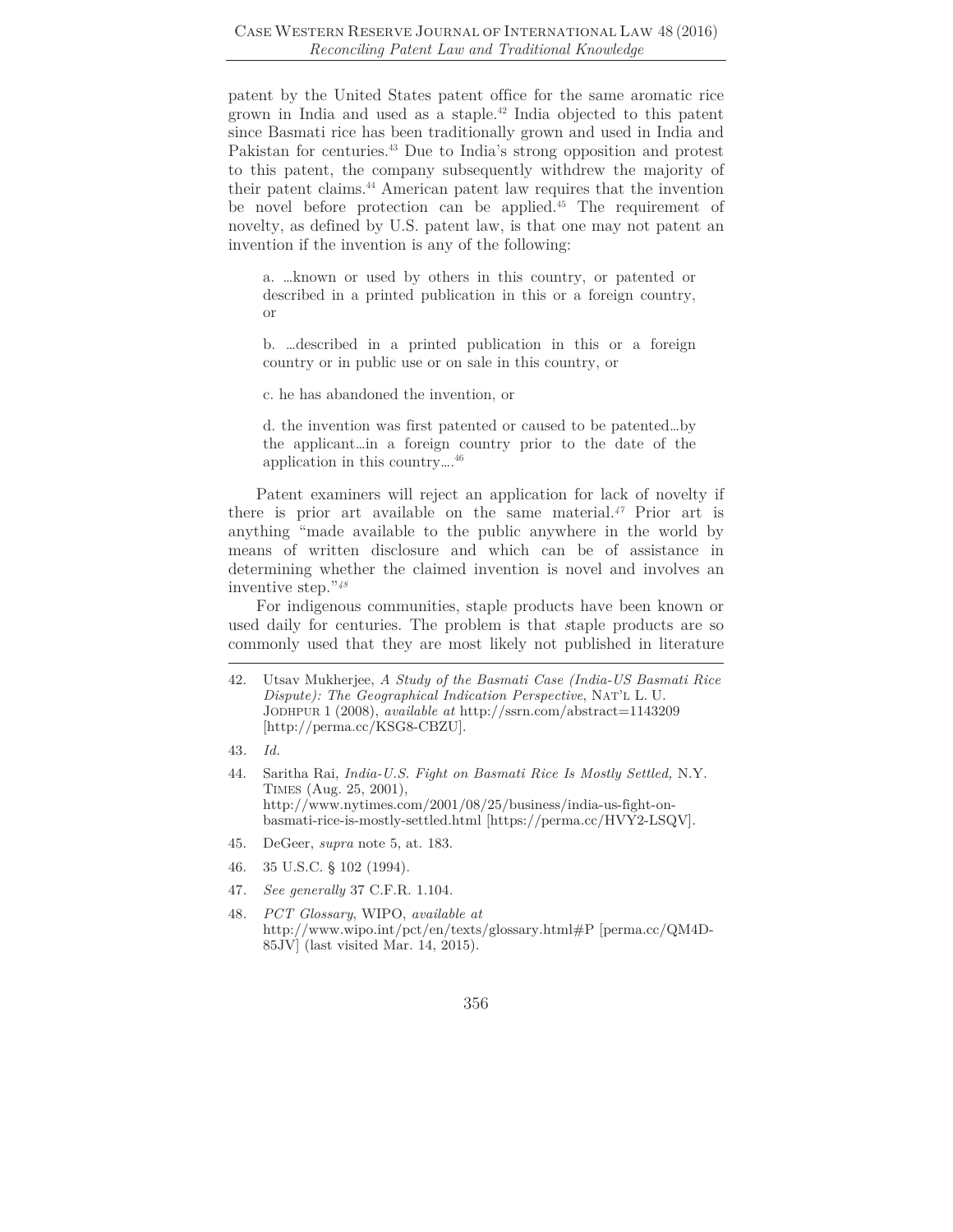to comprise prior art. When presented with patents for staple products, examiners at foreign officers do not generally have published prior art available for comparison to aide in immediately rejecting applications for staple products.

When patents are granted for staple products without taking into account prior art, the country with traditional knowledge can be hurt tremendously. First, a patent grant can be so strong that the patentee can forbid all future use of the staple without authorization.<sup>49</sup> Because the patentee now has a grant to exclusively use and market the staple product, the patent always has the possibility to block local production. Second, if the staple becomes successfully commercialized, local prices may significantly increase such that local residents may be discouraged from using the staples due to their suddenly inflated price.50

If a country desires to protect their staples from being patented, the best method is to create a domestic registration library acknowledging these staples. Using this digital library, patent examiners can efficiently identify staples and deny patent applications for listed items.

After the basmati rice incident, India decided to be proactive. In 2001, the Indian government began to create a massive electronic library called the Traditional Knowledge Digital Library (TKDL) to compile herbal prior art.<sup>51</sup> By 2005, the TKDL spanned, "more than thirty-four million pages of Indian literature, including herbal formulations from the Unani, Yoga, Ayurveda, and Siddha medical systems."52 Century-old texts were first classified into thousands of subgroups and then translated from multiple Indian languages into English, German, Japanese, French, and Spanish.<sup>53</sup>

Researchers, Choudhury and Khanna, aimed to find out whether anything about patent applications changed after the creation of the TKDL.54 The TKDL was designed to assist patent examiners of major

51. Nobel, *supra* note 33.

53*. Id.*

<sup>49.</sup> Richard Stallman, *Biopiracy or Bioprivateering?*, STALLMAN PERSONAL BLOG (2001), *available at* https://stallman.org/articles/biopiracy.html [https://perma.cc/YP5K-8H3H].

<sup>50.</sup> Deborah James, *Food Security, Farming, and the WTO and CAFTA*, GLOBAL EXCHANGE, *available at* http://www.globalexchange.org/resources/wto/agriculture [http://perma.cc/55RL-MUYN].

<sup>52</sup>*. Id.*

<sup>54</sup>*. Id.*(beginning their research by searching through every patent filed by the US Patent and Trademark Office and the European Patent Office between 1977 and 2010).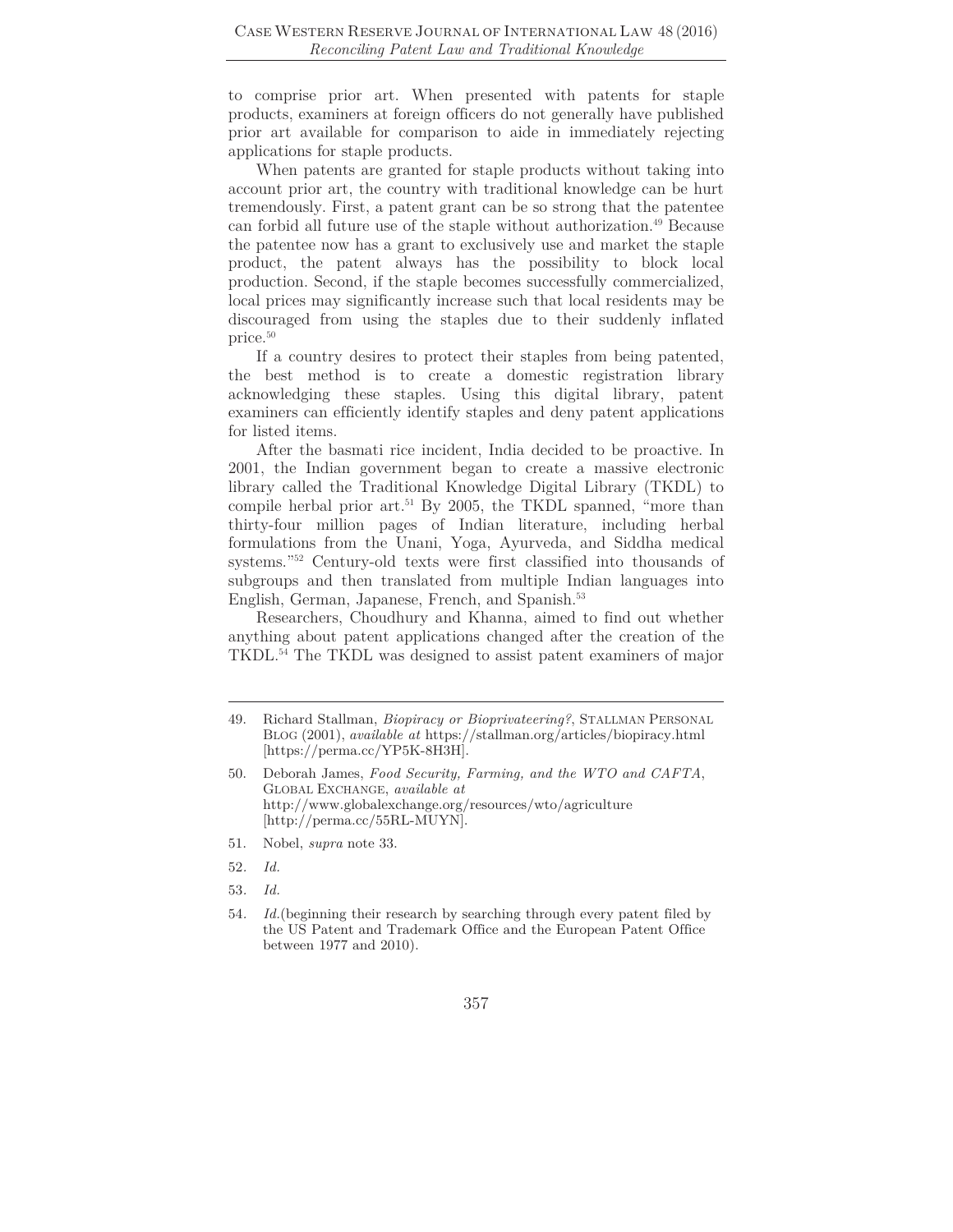intellectual property offices in carrying out prior art searches.55 What's unique about the TKDL is that it bridges the linguistic gap between regional languages and those used by patent examiners at major IP offices.56 The TKDL is based on 148 books of prior art relating to Indian systems of medicine, available at a cost of around \$1,000 USD.<sup>57</sup> Translators, anthropologists, and IT specialists were all needed to create the database.58

Before the existence of a database like the TKDL, India's process of revoking a patent was a costly and time-consuming affair.59 But after the TKDL's creation, there were minimal, direct costs to maintaining the library and having foreign patent examiners browse the library when granting patents.<sup>60</sup> Over just two years, India successfully prompted the cancellation or withdrawal of thirty-six applications related to patents pertaining to medicinal formulations.<sup>61</sup>

The TKDL has effectively served as a defensive mechanism for India to protect staple products from being granted patents by foreign patent offices.62 Many countries with traditional knowledge are facing similar issues as India. The threat of having patents granted for staple products can directly affect an indigenous community's access to a food source.

<sup>55</sup>*. Protecting India's Traditional Knowledge*, WIPO MAG., June 2011, at 5, http://www.wipo.int/export/sites/www/wipo\_magazine/en/pdf/2011/ wipo\_pub\_121\_2011\_03.pdf [http://perma.cc/VXU6-2QAK].

<sup>56</sup>*. Id.*

<sup>57</sup>*. Id.* at 6.

<sup>58</sup>*. Id.*

<sup>59</sup>*. Id.* (stating it took India, "on average, five to seven years and costs between 0.2-0.6 million US dollars to oppose a patent granted by a patent office.").

<sup>60.</sup> GOV'T. OF INDIA COUNCIL OF SCIENTIFIC AND INDUSTRIAL RESEARCH, REPORT ON INT'L CONF. ON UTILIZATION OF THE TRADITIONAL KNOWLEDGE DIG. LIBRARY AS A MODEL FOR PROT. OF TRADITIONAL KNOWLEDGE 31 (2011), http://www.tkdl.res.in/TKDL/Conference/pdf\_files/Report\_of\_Confer ence.pdf [http://perma.cc/RA67-UQMC] (stating that India's TKDL allows cancellation or withdrawal of wrong patent applications concerning India's traditional knowledge at zero cost and in few weeks' time, which before it took close to ten years to get patent invalidated for staple products).

<sup>61</sup>*. Id.* at 33-36.

<sup>62.</sup> Anil K. Gupta, *The Conundrum of Creativity: Compensation and Conservation in India: How Can Intellectual Property Rights Help Grass-roots Innovators and Traditional Knowledge Holders?*, *in* BIODIVERSITY AND THE LAW: INTELLECTUAL PROPERTY, BIOTECHNOLOGY &TRADITIONAL KNOWLEDGE 327, 340 (Charles R. McManis ed., 2009).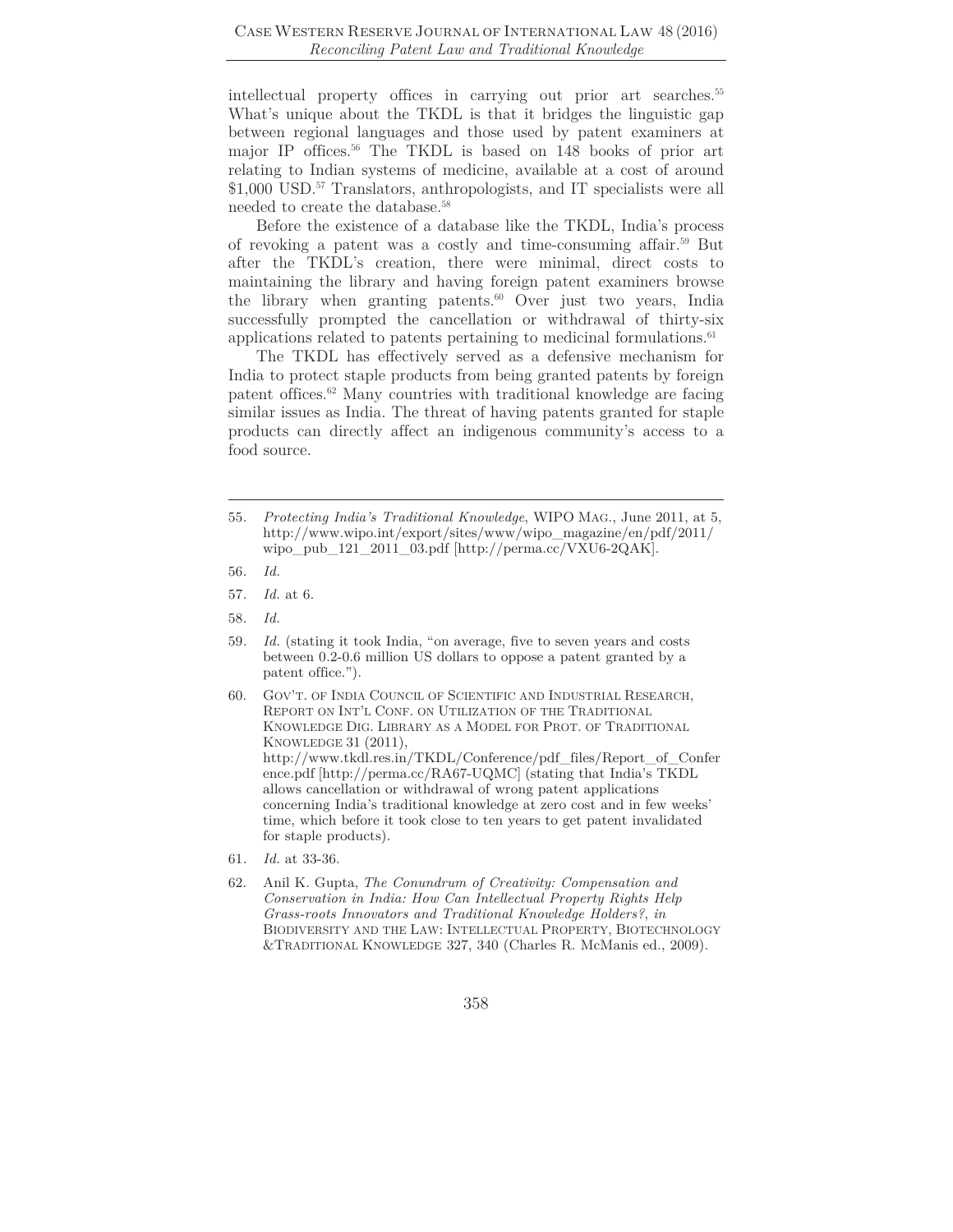For example, most Westerners know quinoa as the latest superfood stocked in high-end grocery stores.<sup>63</sup> But, quinoa is a grainlike seed that has been the staple grain in many parts of South America including Ecuador, Bolivia, and Peru.<sup>64</sup> After Bolivian farmers shared the seeds of their quinoa crop with two Colorado State University researchers, the American scientists acquired a U.S. patent on the plant.65

Quinoa has been native to the Andean mountains of Bolivia, Argentina, and Peru, and has been cultivated by indigenous tribes since about 3,000 B.C.<sup>66</sup> After the American researchers received a patent for quinoa, there was a global outcry against the patent, including a plea made at a special session of the U.N. General Assembly.67 In light of the criticism, the Colorado researchers did not enforce the patent. When learning of the victory, Bolivian activist Jaime Bravo declared, "sometimes truth has a good day. This is such a relief. Quinoa is the meat of the Andes and it was almost stolen from us."68

However, Bolivia could have entirely dodged this problem by creating a similar TKDL as India to protect quinoa from unfair patenting. A database including explicit publication about quinoa would significantly deter any foreign patent examiner from granting a patent for such an important, often-used grain. While creating a database does require time and money, the benefits of having published documentation for staples outweighs the costs. Staples directly affect the livelihood and consumption of a country's population. If a country desires to protect their staples from being patented, the best method is to follow the example of India and create a domestic registration library documenting these staples. While these libraries do present a few challenges – like access to funding and prior

<sup>63.</sup> Lisa M. Hamilton, *The Quinoa Quarrel*, FOOD & ENV'T NETWORK (Oct. 14, 2014), *available at* http://thefern.org/2014/10/quinoa-quarrel/ [http://perma.cc/89V4-BD7S].

<sup>64</sup>*. Id.*

<sup>65</sup>*. See* Press Release, Edward Hammond, Bolivian Farmers Demand Researchers Drop Patent on Andean Food (June 18, 1997), *available at*  http://library.wustl.edu/~listmgr/Jun1997/0136.html [http://perma.cc/TZ3T-UT6F] (identifying the prohibitive effect of a U.S. patent held on the biological resources of the Aymara and Quechua people of the Andes Mountains).

<sup>66.</sup> Hamilton, *supra* note 63.

<sup>67</sup>*. Quinoa Patent Dropped: Andean Farmers Defeat U.S. University*, RURAL ADVANCEMENT FOUNDATION INTERNATIONAL (Aug. 24, 1998), http://www.etcgroup.org/sites/www.etcgroup.org/files/publication/411/ 01/rafigenoquinoa98.pdf [http://perma.cc/QD62-FMKU].

<sup>68</sup>*. Id.*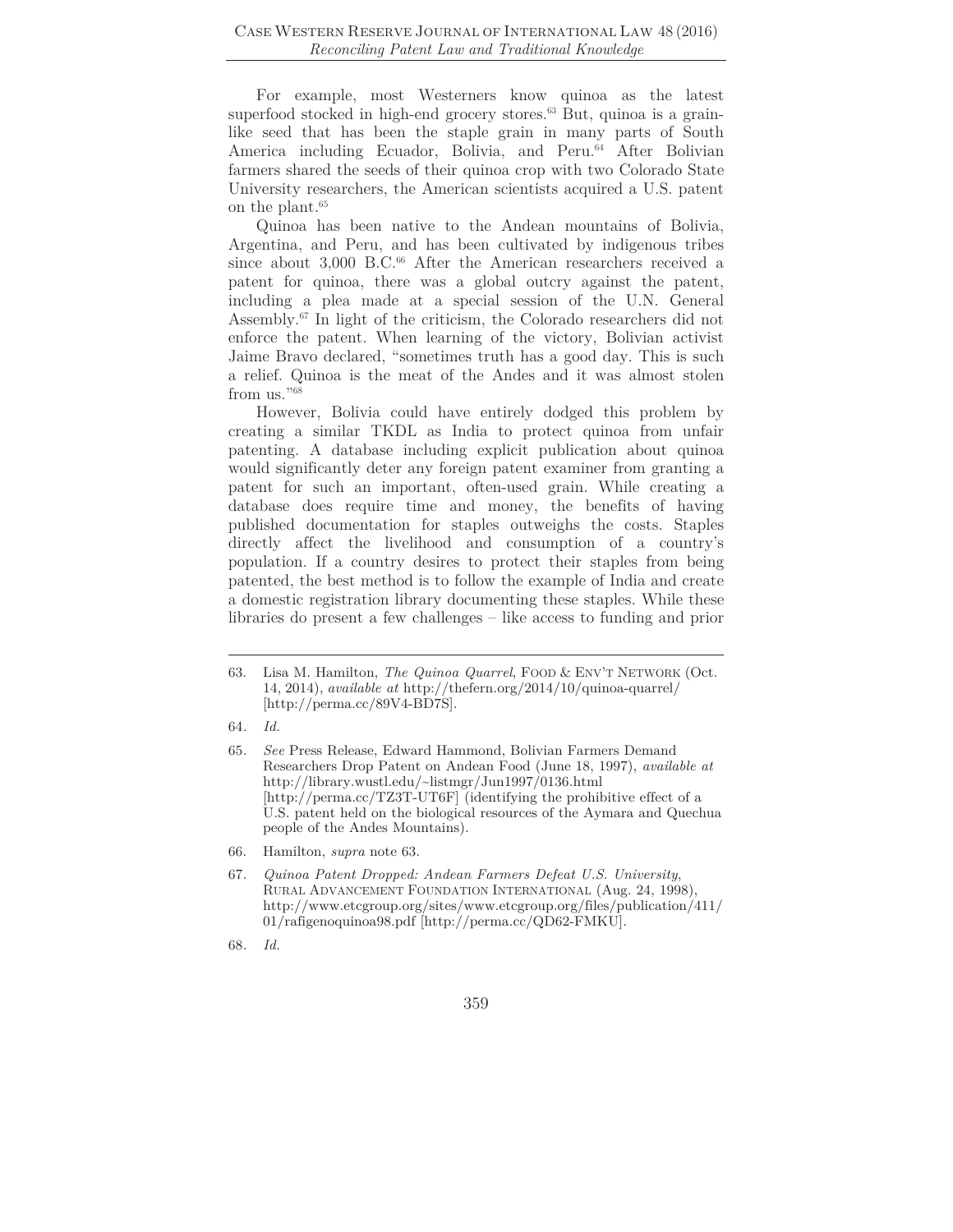art's inability to block products that are slight improvements on staple products – overall they are an efficient way to block applications drafted for staple products.

## V. Strategy Two: Commercializing Non-Staple Traditional Knowledge Using A Codified Statute

Traditional knowledge also comes in a non-staple form, meaning it is not used daily by indigenous people but developed over decades. This type of knowledge has a wide range of commercial and noncommercial uses.69 For example, communities may have been using an herb to treat heartburn for centuries. Outside researchers could commercialize this herb into a capsule form with some added vitamins to introduce to drugstore shelves.

Researchers routinely use non-staple traditional knowledge to better understand biodiversity and the intricate nature of life-forms.70 In many cases, the same properties that make traditional knowledge useful to their hosting indigenous community have been used by industries to develop popular products without any compensation. Countries with significant traditional knowledge have to take proactive, domestic measures to make sure their knowledge is used with informed consent and valued appropriately by those who use the knowledge. Such countries need to have a strict, domestic protocol in place to receive equitable benefits arising from their traditional knowledge.71

Peru, one of the countries with the most traditional knowledge, is also the only country in the world that has a law against the abuse of traditional knowledge.72 Peru's efforts to protect indigenous tribal rights to traditional knowledge were codified in 2002 as Law No. 28216 titled "The Protection of Access to Peruvian Biological Diversity and the Collective Knowledge of Indigenous People."73 Peru is now the leader in protecting traditional knowledge.

71*. See id.*at 3.

<sup>69.</sup> CONVENTION ON BIOLOGICAL DIVERSITY: ABS, THEME: TRADITIONAL KNOWLEDGE 2 (2011), http://www.cbd.int/abs/infokit/revised/web/factsheet-tk-en.pdf [http://perma.cc/4ZCK-UAG7].

<sup>70</sup>*. Id.*

<sup>72.</sup> WIPO INTERGOVERNMENTAL COMM. INTELLECTUAL PROP. & GENETIC RES., *Traditional Knowledge and Folklore*, at Annex, pg.1,WIPO GRTKFC/IC/8/12, 8th Sess., (June 6-10, 2005), *available at*  http://www.wipo.int/edocs/mdocs/tk/en/wipo\_grtkf\_ic\_8/wipo\_grtkf  $ic_8_12.pdf$  [http://perma.cc/V8TP-3Y4N].

<sup>73.</sup> Law No. 27811, Aug. 10, 2002, El Peruano (Peru), http://www.wipo.int/edocs/lexdocs/laws/en/pe/pe011en.pdf [http://perma.cc/425C-MJTW] [hereinafter Peruvian law].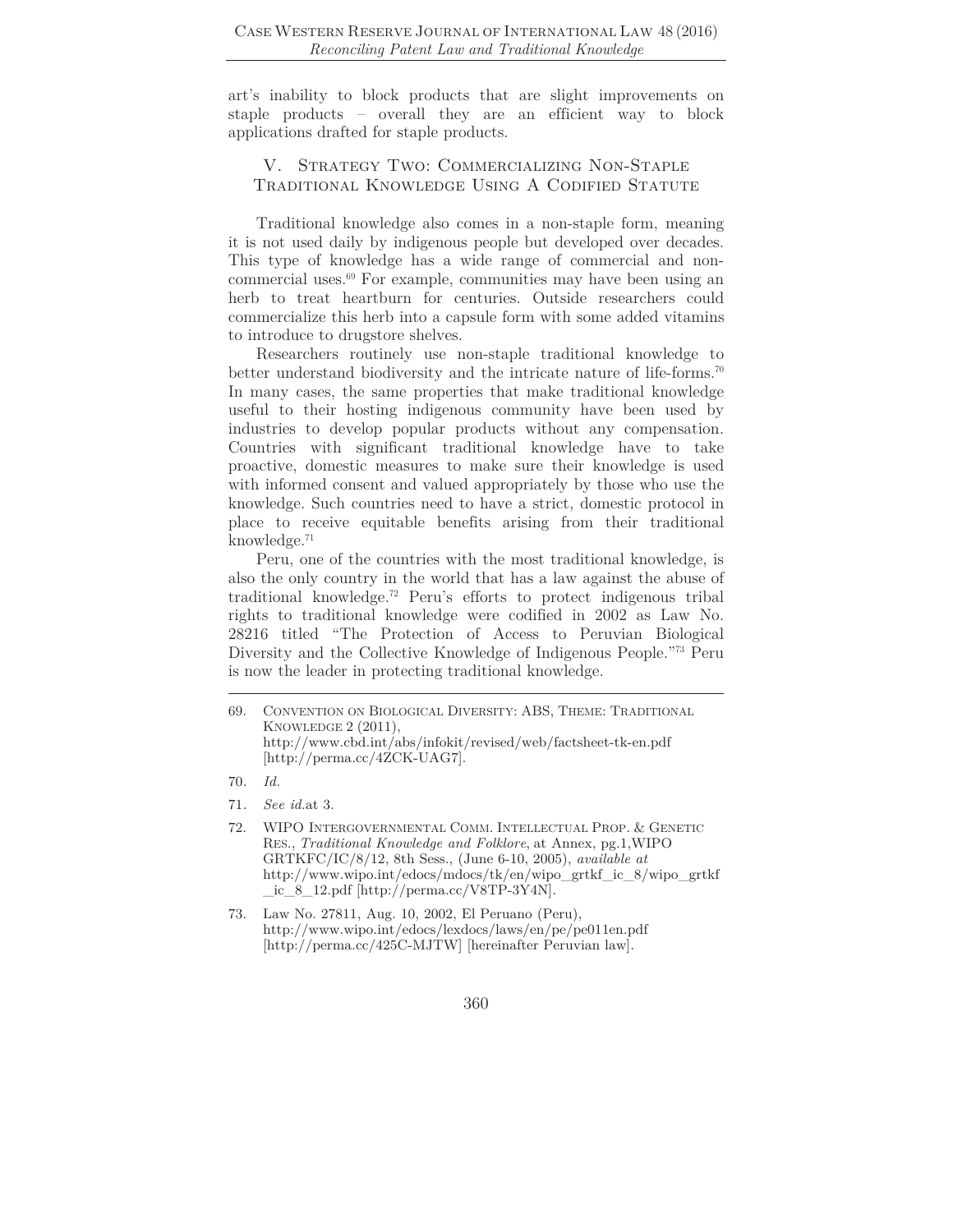The Peruvian Regional Director for Latin America of the World Intellectual Property Organization, Carlos Mazal, believes this Peruvian law functions well to preserve traditional knowledge and to create and protect tribal rights.74 The Peruvian law includes three important components that other countries with traditional knowledge should also codify as a way to protect their non-staple products. The protection components include: (1) an explicit statement for the indefeasibility of indigenous rights; (2) appointed tribal representative to communicate with outside parties; and (3) established negotiated percentage of gross sales from commercial efforts.

## *A. Explicit Statement Concerning the Indefeasibility of Indigenous Rights and Future Use of the Traditional Knowledge*

Traditional knowledge, unlike patents, forms the cultural heritage of tribal communities and must be protected for use by future tribal generations. The Peruvian law explicitly states the future rights of indigenous people.

Article 1 of the law states: "[t]he Peruvian State recognizes the rights and power of indigenous peoples and communities to dispose of their collective knowledge as they see fit."75 Next, Article 12 declares that regardless of commercial ventures, the rights of indigenous peoples in their collective knowledge shall be inalienable and indefeasible.76 In addition, Article 32 states that the present generations of the indigenous peoples shall preserve develop and administer their collective knowledge for the benefit of future generations as well as for their own benefit regardless on any licensing deals.<sup>77</sup>

Locals should never be prevented from using traditional knowledge in its pure form. When big multi-national corporations and pharmaceutical companies come in and try to negotiate with tribal representatives, they have the greater bargaining power. An *explicit statement* affirming that the indigenous rights are indefeasible, like the Peruvian law, is important because it protects tribes from signing away their rights during negotiations. Further, such an explicit statement recognizes the value of traditional knowledge as a community right that is shared freely and passed to future generations.

- 75. Peruvian Law, *supra* note 73.
- 76*. Id.* at art. 12.
- 77*. Id.* at art. 32.

<sup>74.</sup> Shawn Sullivan, *Peru Is Leader In Fight Against Biopiracy, Says WIPO Regional Director,* SULLIVANLAW.NET (2012), *available at*  http://sullivanlaw.net/peru-is-leader-fight-against-biopiracy-says-wiporegional-director/ [http://perma.cc/J4D6-WEF2].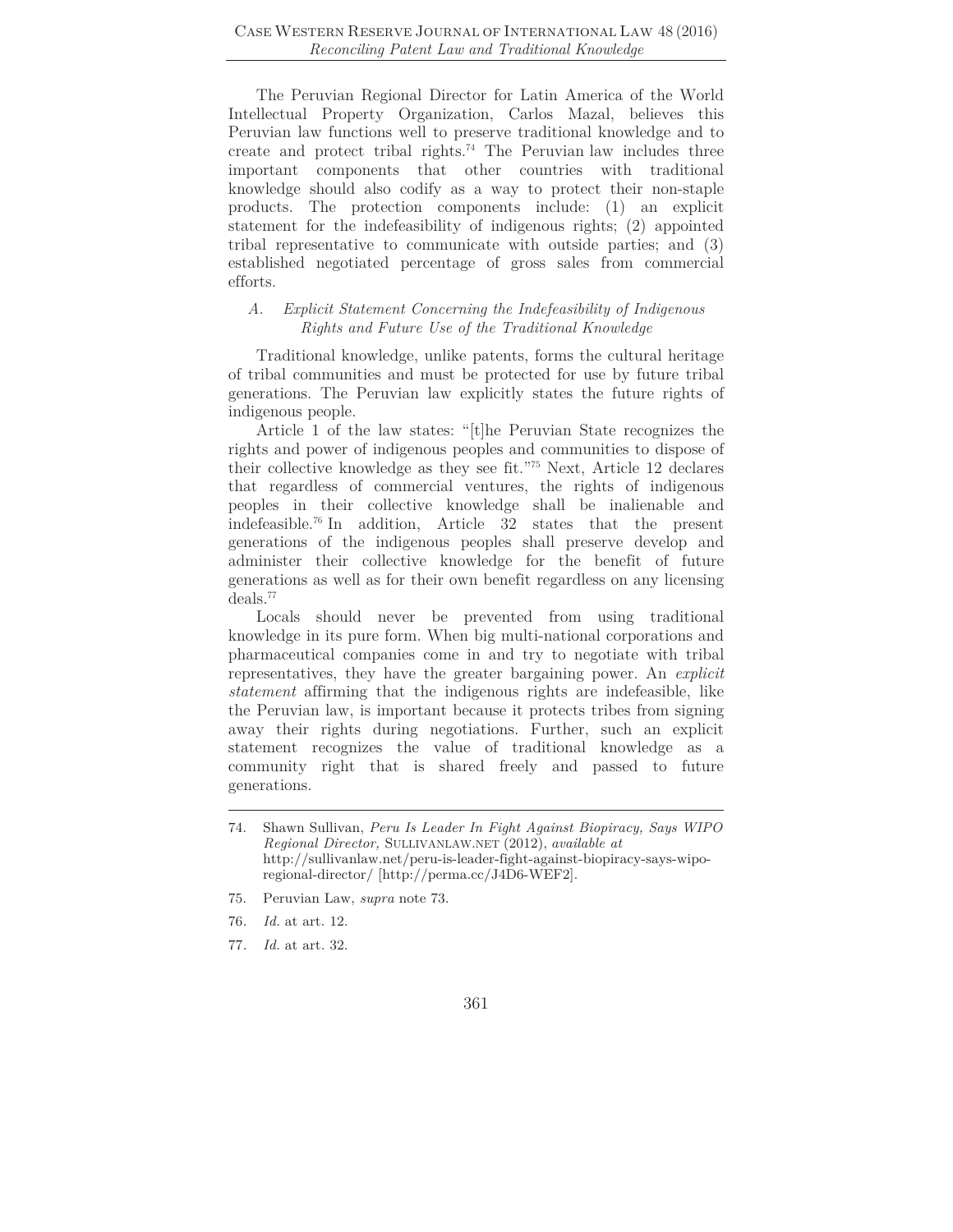#### *B. Tribal Representative to Voice Concerns and Communicate With Outside Party*

The best way to account for the various tribes is to have an assigned representative. Article 14 of the Peruvian law states that a tribal representative will represent the interest of each indigenous community.78 The assigned representative essentially becomes the voice of the tribe and their traditional knowledge rights.79

In Peru, when outside parties are interested in having access to collective knowledge for any purpose (scientific, commercial, industrial, etc.), the party must follow Article 6 and apply for the prior informed consent of the representative of the tribe possessing the traditional knowledge.<sup>80</sup> Article 6 further states that when an outside party contacts a representative about utilizing traditional knowledge, they should inform the greatest possible number of indigenous people possessing the knowledge about the negotiations.<sup>81</sup>

The tribal representative is able to engage in negotiations and take into account the concerns of the tribe, especially those values connected to religious or tribal spirituality.82 A tribal representative's active involvement with both the indigenous people and interested outside parties is an effective method other countries should consider adopting.

## *C. Negotiated Percentage of Gross Sales from Commercial Efforts Returned Directly to Tribes or Indigenous Funds*

Given how relatively new the Peruvian law is there are few examples of successful licensing efforts. However, Peru's codified law serves as an effective model for countries in the same predicament and gives outside parties an idea of what minimum amount to start negotiations when contracting traditional knowledge for commercial purposes. Peruvian law requires that a base percentage of gross sales stemming from traditional knowledge will be returned back to the tribal communities.83 This requirement serves as the foundation for negotiations regarding future licensing deals.

Based on the Peruvian law, a tribal representative is able to request a negotiating percentage to be paid by the outside party from the total proceeds resulting from that commercial venture of the traditional knowledge.84 Article 8 of the Peruvian law states that in

- 80. Peruvian Law, *supra* note 73, at art. 6.
- 81*. Id.*
- 82*. Id.*
- 83*. Id.* at art. 8.
- 84*. Id.*

<sup>78</sup>*. Id.* at art. 14.

<sup>79</sup>*. Id.*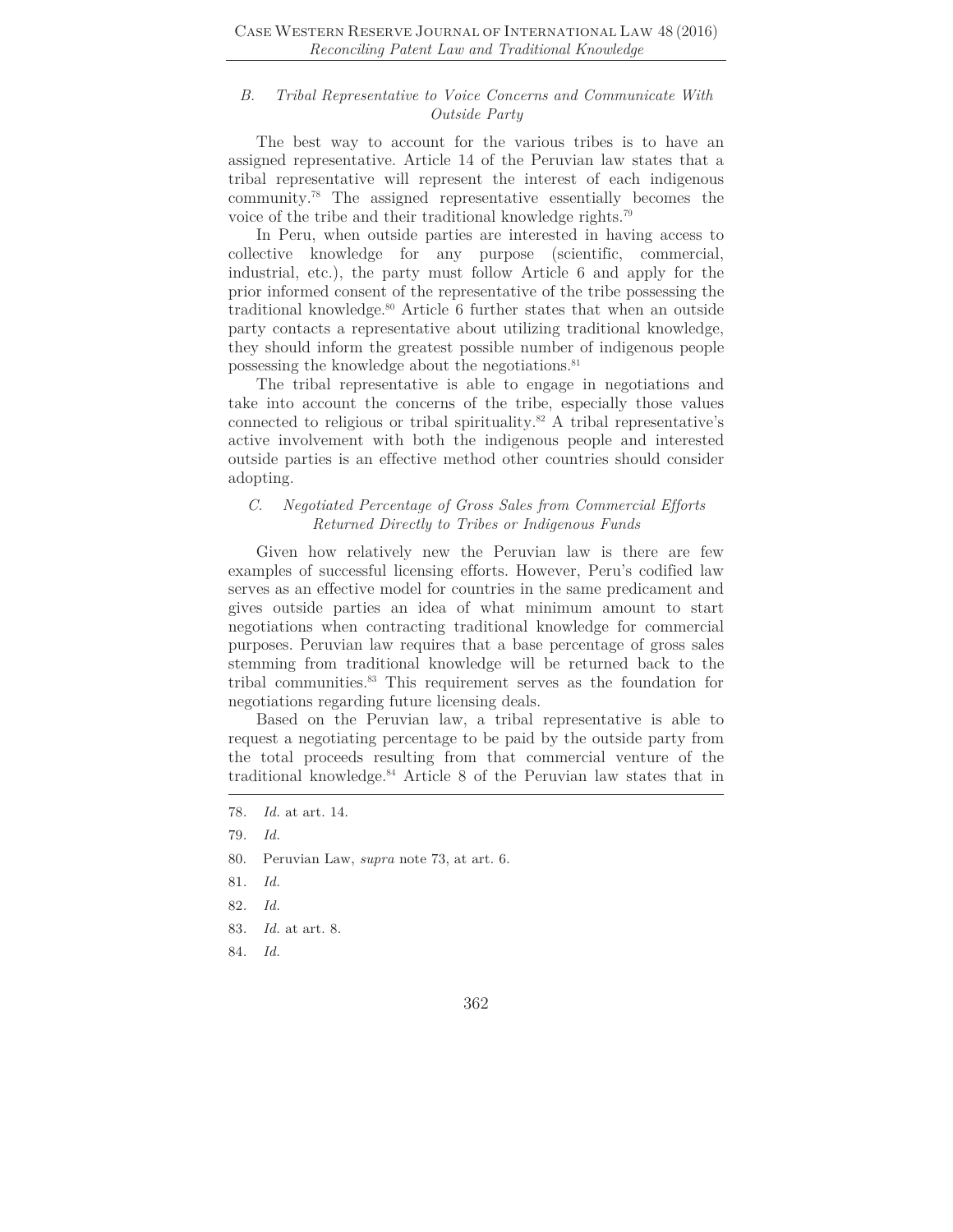the event the tribe members cannot be ascertained, a percentage which shall not be less than ten percent of the value, before tax, of the gross sales resulting from the marketing of goods developed on the basis of traditional knowledge shall, be set aside for a Fund of the Development of Indigenous Peoples.85

However, the ten percent of gross sales stated in the Peruvian law will not be a ceiling limit that tribes can earn back from commercial ventures. Article 8 goes on to state that, "the parties may agree on a greater percentage according to the degree of direct use or incorporation of the said knowledge in the resulting end product and the degree to which the said knowledge contributed to the reduction of the cost of research and development work on derived products."86

A complete win-win example is when an indigenous region already realizes the worth of their traditional knowledge and both an outside party and local stakeholders share the rent appropriated from commercializing the knowledge.<sup>87</sup> There are two examples, albeit from outside Peru, demonstrating that tribal representatives have in fact been able to successfully negotiate licensing deals.<sup>88</sup>

*Example 1:* Local tribes in Kerala, India are a unique example of an indigenous power able to leverage and start the negotiation process to commercialize their traditional knowledge. Local Kerala researchers uncovered a Kaani plant that provides a jolt of organic energy.89 The plant knowledge was transferred to a private firm for an appropriately negotiated license fee for a seven-year period.<sup>90</sup> A royalty was also negotiated at the rate of two percent of the ex-factory sale price of the commercialization sale for a ten-year period.91 The first licensing fee payment was for Rupees five lakh (about 14,000 USD) and over

90*. Id.* at 4.

<sup>85</sup>*. Id.* 

<sup>86.</sup> Peruvian Law, *supra* note 73, at art. 8.

<sup>87.</sup> Prithwiraj Choudhury & Tarun Khanna, *Bio-Piracy or Prospering Together? Fuzzy Set and Qualitative Analysis of Herbal Patenting by Firms* 3 (Harvard Bus. Sch., Working Paper No. 14-081, 2014).

<sup>88</sup>*. Id.* at 4-5.

<sup>89.</sup> C.R. Bijoy, *Access and Benefit Sharing From the Indigenous Peoples' Perspective: The TBGRI-Kani 'Model'*, 3 L. & ENV'T DEV. J. 1, 3 (2007), http://www.lead-journal.org/content/07001.pdf [perma.cc/2UGZ-A8ZX].

<sup>91</sup>*. Id.* (citing in n. 8 that The Agreement for Licensing of Know-how signed between Tropical Botanic Garden & Research Institute and The Arya Vaidya Pharmacy (Coimbatore) Ltd., 10 November 1995 is available at http://www.wipo.int/tk/en/databases/contracts/texts/html/tbgri.html) .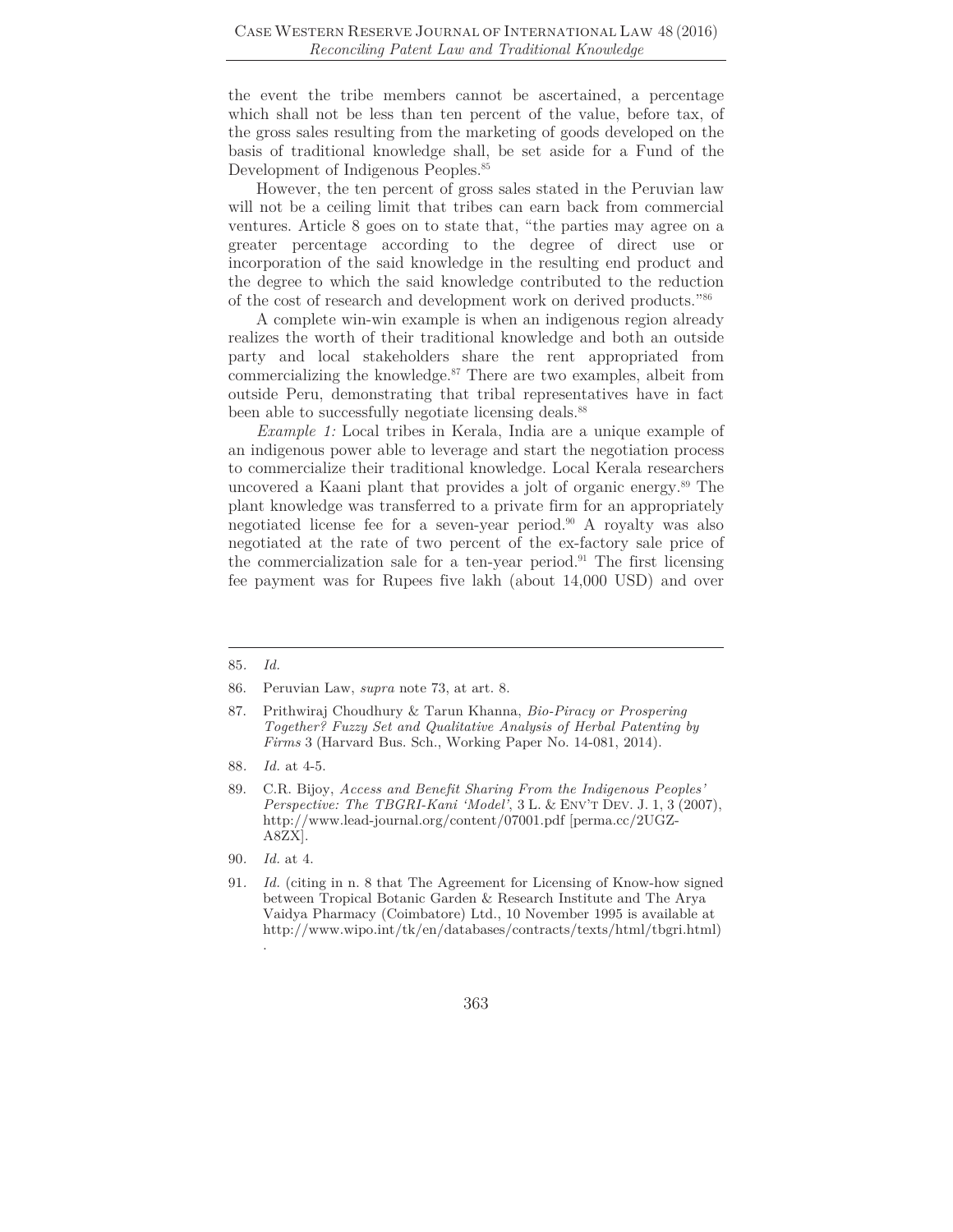time the revenue was distributed to the forty tribal settlements dispersed in the area.<sup>92</sup>

*Example 2:* The San Bushmen of the Kalahari received royalties for the patented use of *Hoodia*, a plant that the Bushmen have used as an appetite suppressant for centuries.<sup>93</sup> The South African San Council and the country's Scientific and Industrial Research Council (CSIR) signed a deal that identified the appetite-suppressing ingredient in *Hoodia* during research into indigenous plants in 1996.<sup>94</sup>

Based on the deal, the CSIR agreed to pay the San eight percent of payments made by its licensee, UK-based Phytopharm, during the drug's clinical development over the next few years.<sup>95</sup> This could result in more than a million dollars of revenue for the San Bushmen.<sup>96</sup> It is expected that larger amounts of money may flow from the agreement at a later stage<sup>97</sup> as international drug giant Pfizer has shown an interest in marketing the drug.<sup>98</sup> For the impoverished people of the San this could finally be a stable cash flow, given the huge international demand for obesity drugs.<sup>99</sup>

The local tribes in Kerala and the Kalahari illustrate that equitable licensing negotiations can occur between indigenous communities and outside parties for traditional knowledge. However, tribal representatives generally lack training and Western negotiating skills. Countries with traditional knowledge should consider setting a baseline limit for licensing negotiations, similar to Peru, to confirm indigenous communities are adequately compensated.

#### VI. Current Gaps in Domestic Enforcement

According to Article 42 of the Peruvian law, "[t]he indigenous town that possesses traditional knowledge will be protected against: revelation, acquisition, or use of said traditional knowledge without

- 96*. Id.*
- 97. CONVENTION ON BIOLOGICAL DIVERSITY: ABS, *supra* note 69, at 4.
- 98. Marshall, *supra* note 94.
- 99*. Id.*

<sup>92.</sup> R.V. Anuradha, *SHARING WITH THE KANIS-A case study from Kerala, India,* MONTREAL: SECRETARIAT OF THE CONV. ON BIOLOGICAL DIVERSITY, 6 (1998), https://www.cbd.int/financial/bensharing/indiakanis.pdf [https://perma.cc/B3QA-JFRN].

<sup>93.</sup> CONVENTION ON BIOLOGICAL DIVERSITY: ABS, *supra* note 69, at 4.

<sup>94.</sup> Leon Marshall, *Africa's Bushmen May Get Rich from Diet-Drug Secret,*  NAT'L GEOGRAPHIC (Apr. 16, 2003), *available at* http://news.nationalgeographic.com/news/2003/04/0416\_030416\_san1. html [http://perma.cc/E8YJ-BWPW].

<sup>95</sup>*. Id.*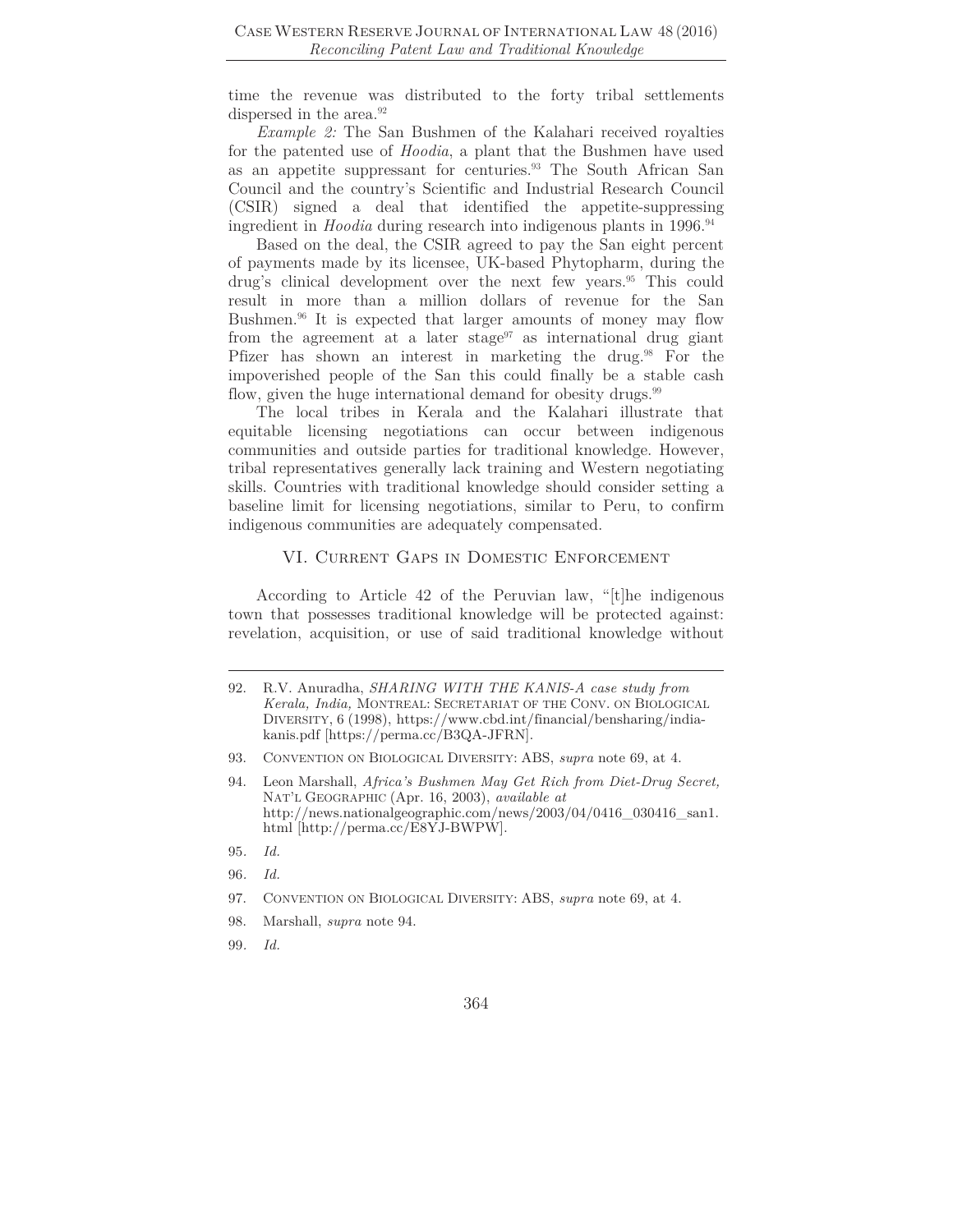their consent.100 The Peruvian law includes sanctions and means of enforcement for those who disobey the law.101 For example, article 62 of the Peruvian law states that "[v]iolations to the rights of the indigenous people owning traditional knowledge will lead to a fine penalty, without prejudice to the measures set forth for the cessation of the infringement or to prevent it from taking place."102

Peru has considerable enforcement laws codified in their domestic laws,<sup>103</sup> but the country has trouble effectively using sanctions against parties located outside their country.104 Peru faces a lack of transboundary cooperation with other nations to agree to their domestic laws. The Peruvian government wishes to establish an international global mechanism or cooperation among member States of the World Trade Organization (WTO) to avoid traditional knowledge abuse.105

However, the WTO's Trade Related Aspects of Intellectual Property Rights Agreement (TRIPS) has not been a source of encouragement for Peru's objective. Before TRIPS, many countries did not allow the patenting of life forms, and plant-growth regulators.106 This all changed after TRIPS was ratified.107 Article 27.1 of TRIPS states "patents shall be available for any inventions, whether products or processes, in all fields of technology, provided that they are new, involve an inventive step and are capable of industrial application."108

- 104*. Id.* at 9.
- 105. Arana Courrejolles & María del Carmen*, supra* note 100, at 9.
- 106. Jason MacLeod, *The Geographies of Race, Patents, and Traditional Knowledge,* JASON MACLEOD THEORIST (2012), *available at* http://www.jasondmacleod.com/the-geographies-of-race-patents-andtraditional-knowledge/ [http://perma.cc/2ENP-DCQ9].
- 107*. Id.*
- 108. Agreement on Trade-Related Aspects of Intellectual Property Rights art. 27, Apr. 15, 1994, 33 I.L.M 81 (1994) *available at*

<sup>100.</sup> Arana Courrejolles & María del Carmen, *The Relevance of Traditional Knowledge to Intellectual Property Law,* INT'L ASS'N PROTECTION INTELL. PROP. 4 (2012), https://www.aippi.org/download/commitees/232/GR232peru.pdf [http://perma.cc/Y7TR-XXN6].

<sup>101</sup>*. Id.*

<sup>102</sup>*. Id.* at 4-5 (stating that "the imposition and classification of fines will be calculated by weighing: a) The economic benefit obtained by the transgressor; b) The economic damage caused to the indigenous people and communities and c) The conduct of the transgressor throughout the proceedings.").

<sup>103</sup>*. Id.* at 5 (stating in Article 120 A of Legislative Decree 1075 of Industrial Property that states the failure of the applicant for a patent to follow outlined tribal consents procedures may result in a fine of up to 1,000 ITU).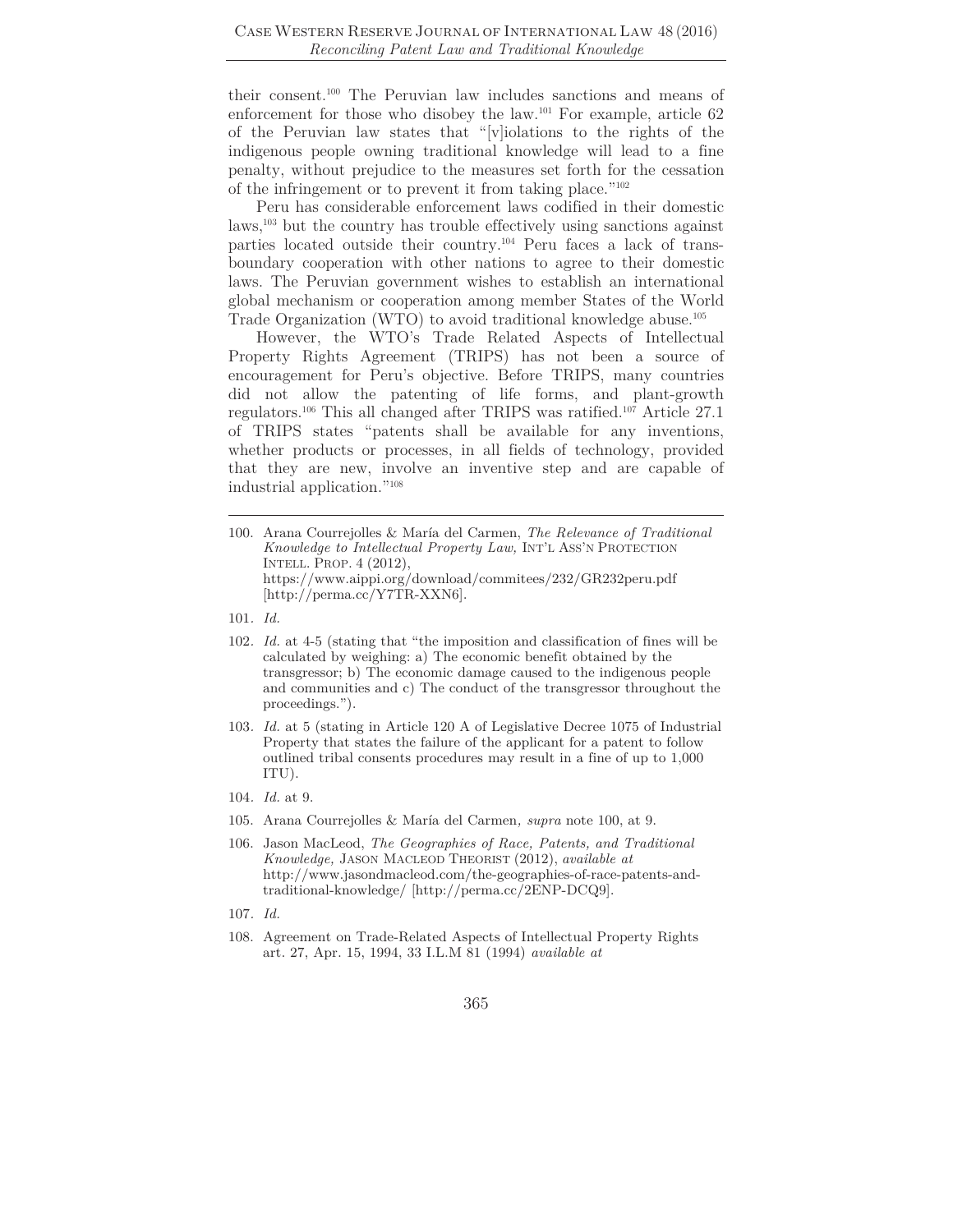There are several significant limitations in the TRIPS agreement. First, patent holders are able to exclude others from making or selling plants and next, there is no provision requiring prior informed consent from governments or communities before using traditional knowledge. In addition, the agreement lacks any discussion on how patent holders can share benefits with the country or communities that are the source of diversity.<sup>109</sup> There is no substantive provision within TRIPS to protect biodiversity. On the contrary—TRIPS implies that nothing should impede free trade.<sup>110</sup>

### VII. Better Enforcement Measures for Countries to PROTECT THEIR TRADITIONAL KNOWLEDGE

Today, countries with traditional knowledge lack concrete tools to enforce their domestic measures outside their boundaries. But these countries may consider using their domestic measures as a way to leverage support and cooperation with Western powers through potential bilateral agreements. Internally, these countries may also consider adding provisions to their national permit or visa systems. These provisions would allow countries to obtain jurisdiction over foreigners who have taken traditional knowledge without indigenous consent or enforce judgements against those who abuse traditional knowledge outside the country.

#### *A. Possibility of Bilateral Cooperation Treaties*

While the Peruvian law includes a variety of enforcement measures, it severely lacks Western cooperation. But Carlos Mazal,<sup>111</sup> believes the existence of the Peruvian law enabled Peru to strategically negotiate in 2006 a Free Trade Agreement with the United States titled "Understanding regarding Biodiversity and Traditional Knowledge."112 The "Understanding" states that both Peru and the United States recognize the importance of:

https://www.wto.org/english/tratop\_e/trips\_e/t\_agm3\_e.htm [http://perma.cc/PQZ7-PAUZ] [hereinafter TRIPS].

<sup>109.</sup> MacLeod, *supra* note 106.

<sup>110.</sup> Prithwiraj Choudhury, *Knowledge Creation in Multinationals and Return Migration: Evidence from Micro Data,* ACAD. MANAGE PROC. 96  $(2010)$ , http://proceedings.aom.org/content/2010/1/1.256.full.pdf.

<sup>111.</sup> Since 2002, Mazal has served as the Peruvian Regional Director for Latin America of the World Intellectual Property Organization Carlos Mazal, VANRELL PROPIEDAD INTEL., *available at*  http://www.vanrell.com.uy/en/users/carlos-mazal [http://perma.cc/F4EM-6M52] (last visited Nov. 14, 2015).

<sup>112.</sup> Sullivan, *supra* note 74.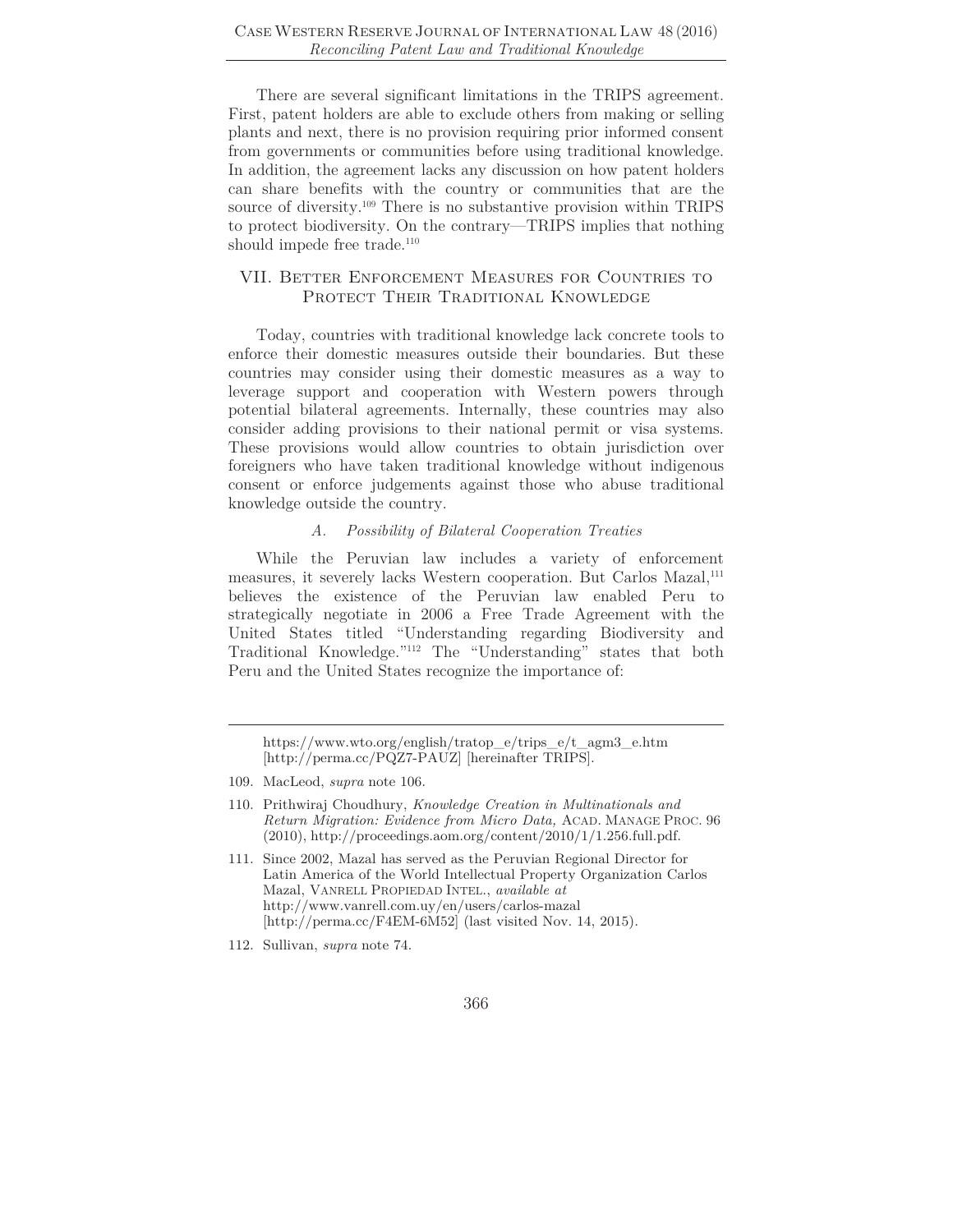(1) obtaining informed consent from the appropriate authority prior to accessing traditional knowledge;

(2) equitably sharing the benefits arising from the use of traditional knowledge; and

(3) promoting quality patent examination to ensure the conditions of patentability are satisfied.113

It is important to note that the Understanding only commits the United States to check publicly accessible databases that contain relevant information about Peruvian traditional knowledge. The Understanding allows the Peruvian government an opportunity to cite, in writing, to the appropriate examining authority, prior art that may have a bearing on patentability.<sup>114</sup> Therefore, what the United States is agreeing to is to recognize published information of traditional knowledge, which is discussed in Part IV of this Note.

However, the United States has not gone so far as to commit itself to abiding by the Peruvian law measures outlined in Part V of this Note. The United States, as part of the Understanding, did not broadly commit to enforcement of Peru's traditional knowledge property regime and the codified Peruvian law.115 The lack of this broad agreement in the Understanding indicates the difficulty of securing international cooperation for enforcement through bilateral treaties.

Nevertheless, this Understanding is significant because it marks the first time a Western power has acknowledged the existence of traditional knowledge. Codified domestic enforcements, as forceful as they may be, will not be deferred to without Western support. Similar bilateral cooperation treaties modeled after the Understanding may encourage Western countries to begin to consider the worth of traditional knowledge.

## *B. Proposed Future Measures for Countries to Better Enforce Their Domestic Strategies*

Given the hardships associated with receiving Western support, countries with traditional knowledge need to enact stronger domestic methods for enforcement. For example, in 1994, a Colorado based seed company purchased yellow bean seeds in Sonora Mexico. Two

<sup>113.</sup> Understanding Regarding Biodiversity and Traditional Knowledge, U.S.- Peru, Apr. 12, 2006, *available at*  https://ustr.gov/sites/default/files/uploads/agreements/fta/peru/asset\_ upload\_file719\_9535.pdf [http://perma.cc/272D-7TWC] (last visited Apr. 12, 2016).

<sup>114</sup>*. Id.*

<sup>115</sup>*. Id.*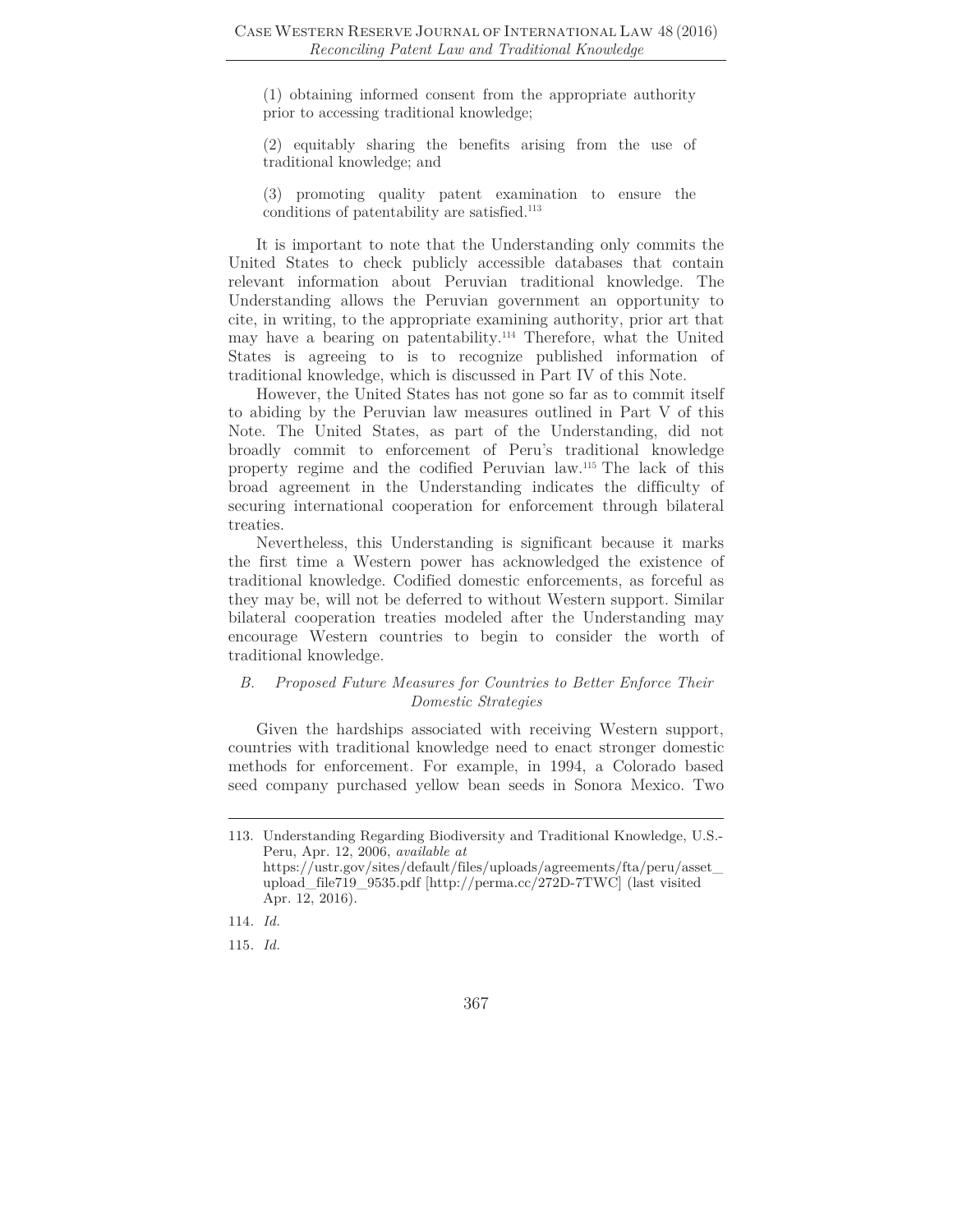years later, the private company, filed for and won an exclusive patent (US #5984079) for the bean seed dubbed Enola in the United States.116 Following the patent grant, Mexico lacked measures to obtain jurisdiction over the company president who had smuggled the bean seeds outside Mexico or even a way to discipline the president.<sup>117</sup>

Tailored domestic enforcement measures can efficiently protect traditional knowledge from being abusively exported. Countries like Mexico, with significant traditional knowledge, should use their visa process as a way to impose civil and/or criminal penalties when traditional knowledge is taken outside the country without permission.118 National measures, like the Peruvian law, could be strengthened by the use of permits, contractual obligations, visa systems and civil or criminal penalties for non-compliance of domestic laws.119 The proposed national-based approaches through modifications of a country's permit system could be effective ways to gain prior informed consent for fair and equitable benefit sharing of traditional knowledge.120

Under the proposed national permit or visa system, an individual applying for a visa must consent to refrain from taking traditional knowledge without informed consent. Then, the country will have evidence of prior informed consent in the form of a visa or signed national permit in the event that there is later abuse of traditional knowledge, as in the Mexico bean seed example. If the foreigner inappropriately takes traditional knowledge, then the visa provision will subject the foreigner to sanctions based on domestic measures.

If an international agreement through the WTO or WIPO is ratified that recognizes the full protection of countries with traditional knowledge, the cost of enforcement will significantly decrease. The Nagoya Protocol is the most recent and ambitious approach to

- 117. Dennis Crouch, *Mexican Yellow Bean Patent Finally Cooked*, PATENTLYO (Feb. 2001), *available at*  http://patentlyo.com/patent/2009/07/mexican-yellow-bean-patentfinally-cooked.html [http://perma.cc/7EJ5-8PX4]*.*
- 118. Comm. From the United States: Relationship Between the Trips Agreement and the CBD, Nov. 24, 2004, IP/C/W/434 (Nov. 26, 2004) [hereinafter Comm. From the United States], *available at*  https://docsonline.wto.org/dol2fe/Pages/SS/DirectDoc.aspx?filename=t %3A%2Fip%2Fc%2Fw434.doc&.
- 119. United States, IP/C/M/42, para. 14, IP/C/M/39, para. 129, IP/C/M/38, para. 234.
- 120. EC, IP/C/W/383; United States, IP/C/W/434, IP/C/W/257, IP/C/M/48, para. 26, IP/C/M/42, para. 14, IP/C/M/40, para. 56, United States, IP/C/M/39, para. 20, IP/C/M/38, para. 234, IP/C/M/37/Add.1, para. 234, IP/C/M/36/Add.1, para. 231.

<sup>116.</sup> GLOBAL EXCHANGE, BIOPIRACY- A NEW THREAT TO INDIGENOUS RIGHTS AND CULTURE IN MEXICO 5 (April 2011).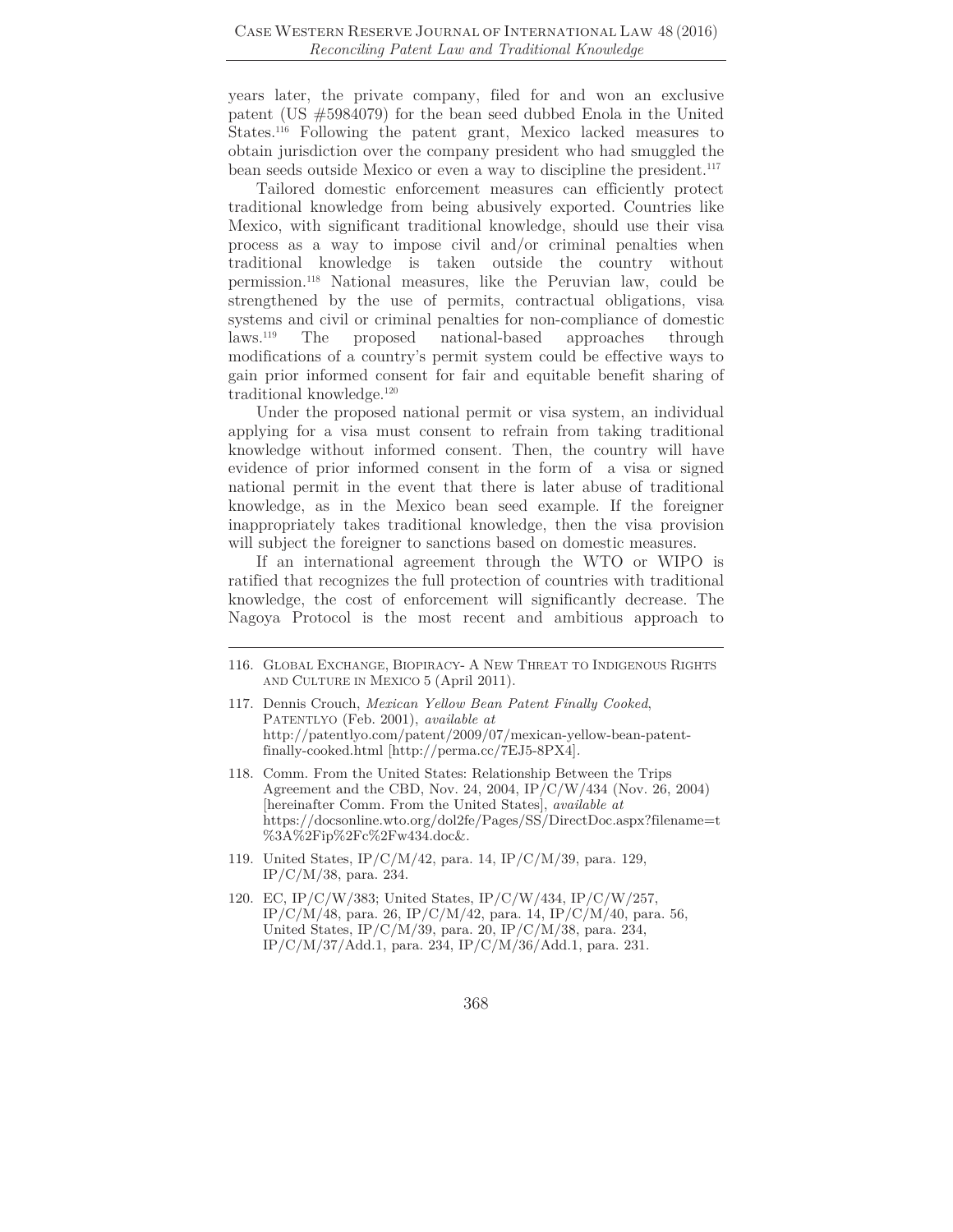developing an international instrument to achieve these means.<sup>121</sup> However, actual utility of the Protocol will only become apparent during the implementation phase in the upcoming years.<sup>122</sup> A widely accepted and enforced international agreement protecting traditional knowledge could effectively allow instances of traditional knowledge abuse to be litigated in most tribunals. Also, judgments in favor of indigenous communities could be enforced around the world under international agreements significantly driving down the cost for countries with traditional knowledge.123

Even without such a tool, countries with traditional knowledge can still use a visa or permit system to their advantage by including choice of law provisions. Specifically, choice of law provisions could be used when indigenous communities enter licensing agreements with outside parties so that all parties are aware of the law that will apply before a dispute arises.<sup>124</sup> Using a visa or permit process is the best and most proactive measure countries with traditional knowledge can easily implement.

#### VIII. CONCLUSION

The best way for countries to protect traditional knowledge from abuse is to take proactive measures. To protect staple products, countries should follow India's example and create a detailed electronic library designed to assist patent examiners of major intellectual property offices. Foreign examiners, carrying out prior art searches, can use these databases to immediately reject patent applications trying to claim a staple. Even if the foreign examiner approves a patent for a staple product, an electronic library allows for an easy, efficient way to bring about the cancellation or withdrawal of a staple patent.

If a country hopes to protect non-staple products from being inappropriately commercialized, they must create a domestic law modeled after Peru's model. The domestic law must explicitly state the indefeasibility of indigenous rights and a method for outside entities to negotiate with local tribes for traditional knowledge licensing transactions. Further, countries should add provisions in their national permit or visa system to serve as evidence of prior

- 123. United States, IP/C/W/434, IP/C/W/257, IP/C/M/39, para. 130,  $IP/C/M/37/Add.1$ ,  $\P$ F, para. 1.
- 124. Comm. From the United States, *supra* note 118.

<sup>121.</sup> Evanson Kamau et al., *The Nagoya Protocol on Access to Genetic Resources and Benefit Sharing: What is New and What are the Implications for Provider and User Countries and the Scientific Community?*, 6/3 LAW ENVIR. & DEV. J. 246, 262 (2010).

<sup>122</sup>*. Id.*